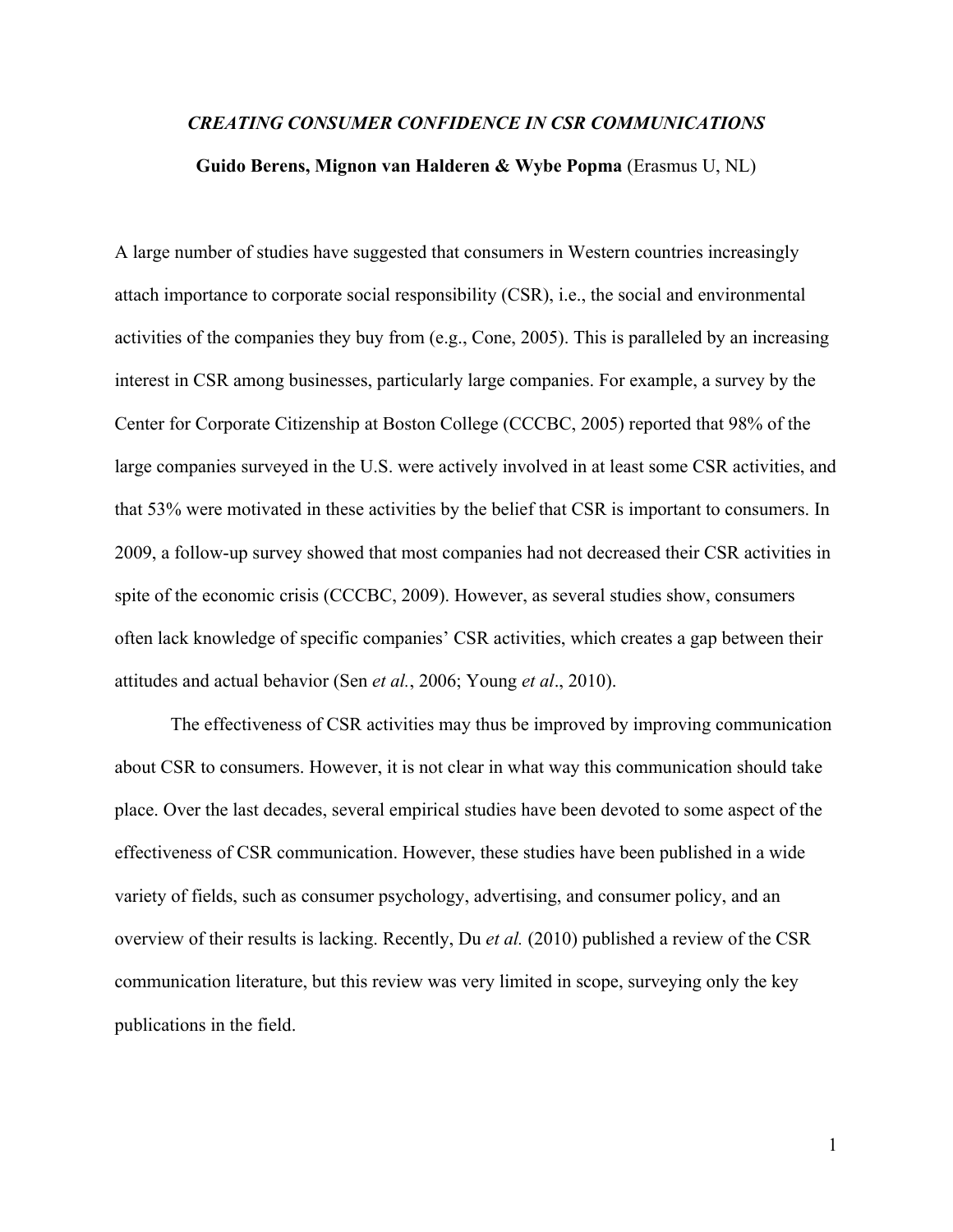In this paper, we provide a more comprehensive review of the literature dealing with the effectiveness of CSR communication in terms of changing consumer perceptions and potentially stimulating their buying behaviour. In addition, we look at the parties involved in construction and verification of the CSR message and the possible deontological (relating to the firm's motives and actions) and/or consequentialist (relating to the outcomes of these actions) perspectives used in this process. We follow a broad definition of CSR as "a company's commitment to minimizing or eliminating any harmful effects and maximizing its long-run beneficial impact on society (Mohr *et al.*, 2001, p. 47).

#### *CSR INFORMATION CONSTRUCTED AND VERIFIED BY THE FIRM*

CSR communication by firms can take on many forms: print or television advertisements focusing on a specific product, claims made on product packages, advertising focusing on the company as a whole (i.e., corporate advertising), claims made on company websites, and, more recently, communications with customers (and investors) through separate publications such as sustainability reports.

## *Product Advertising and Packaging Claims*

Some product advertisements or product packages contain claims regarding CSR, most often regarding the environmental friendliness of the product. Since the 1960s, the number of environmental product claims has increased and decreased in waves, presumably as a result of consumer concern over environmental issues (Easterling *et al.*, 1996). Several opinion polls in the U.S. have suggested that a substantial number of consumers are skeptical of environmental claims (see Mayer *et al.* 1993). However, Mayer *et al.* (1993) found that this skepticism does not seem to be related to the amount of exposure to the claims, suggesting that it is more a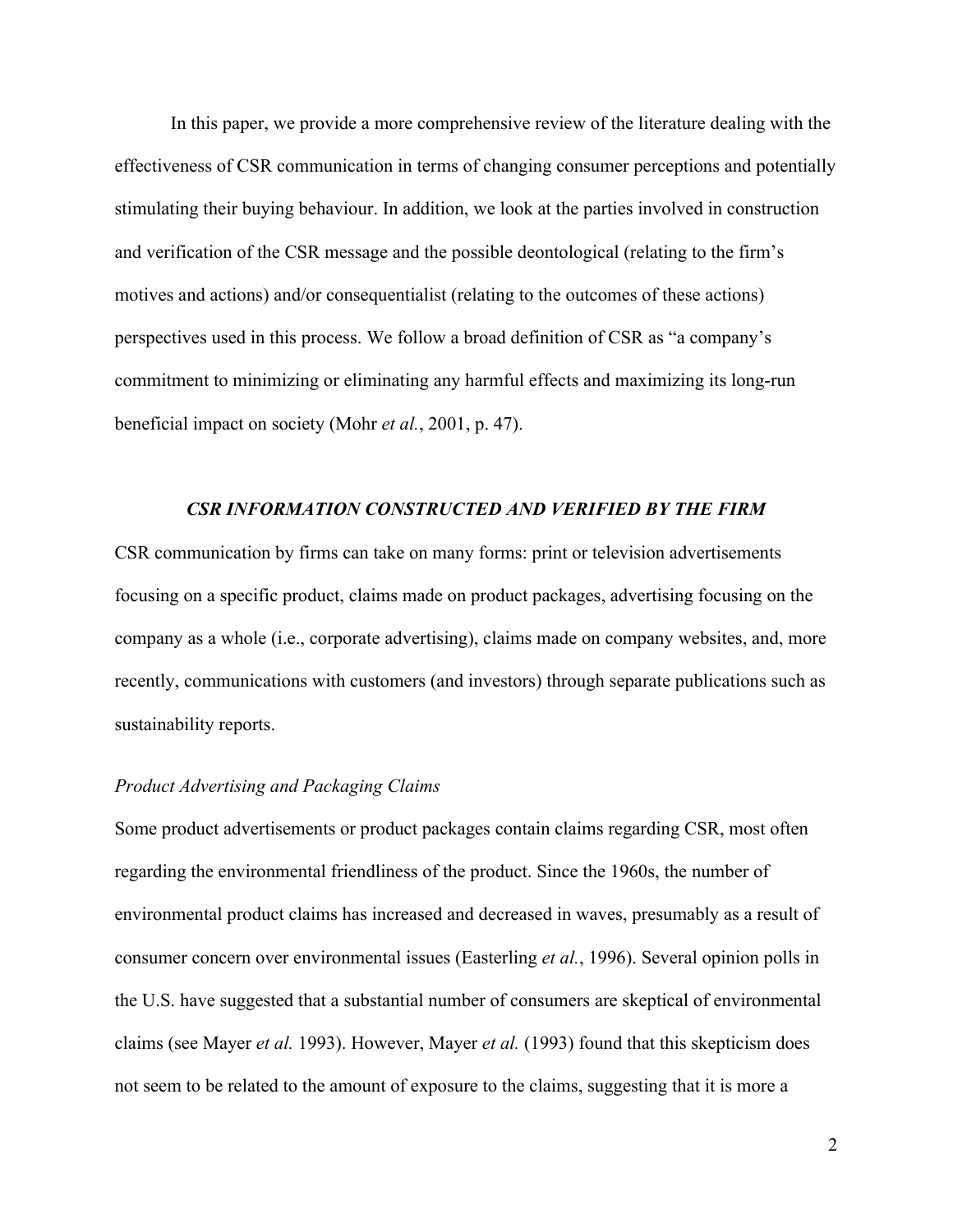function of general skepticism regarding advertising than of the nature of the environmental claims by themselves. Indeed, Mohr *et al.* (1998) found that consumer skepticism towards environmental claims is strongly related to their general skepticism towards marketing. Mohr *et al.* (2001) found that some consumers actually prefer advertising as a source for CSR information, although other consumers are more skeptical. Similarly, a survey by Cone (2005) showed that while American consumers prefer third-party sources over company sources to obtain information about CSR, they regard advertising as the most preferred company source.

These findings suggest that while consumers are critical of environmental claims, they do not necessarily discount all environmental claims they encounter. However, research has also shown that when consumers do feel that an environmental claim is misleading, this is likely to lead to a decrease in their evaluations of the product and their purchase intentions (Chen, 2010; Newell *et al.*, 1998).

Which factors, then, determine the credibility of CSR-related claims? Davis (1994b) showed that specific claims regarding environmental product attributes (like "100% biodegradable") lead to more favourable perceptions of the company's commitment to the environment than general claims (like "Earth friendly"), and also to more favourable product evaluations and purchase intentions. On the other hand, Maronick and Andrews (1999) found that when general claims (e.g., "ozone friendly") were coupled with specific qualifiers (e.g., "no CFCs") this lead consumers to perceive a product as safer for the environment than when either only a general claim or only a specific claim was presented. While general claims may be perceived as puffery because they cannot be verified, specific claims may be hard to interpret by themselves. When used together, they may compensate each other's weaknesses and increase consumer trust.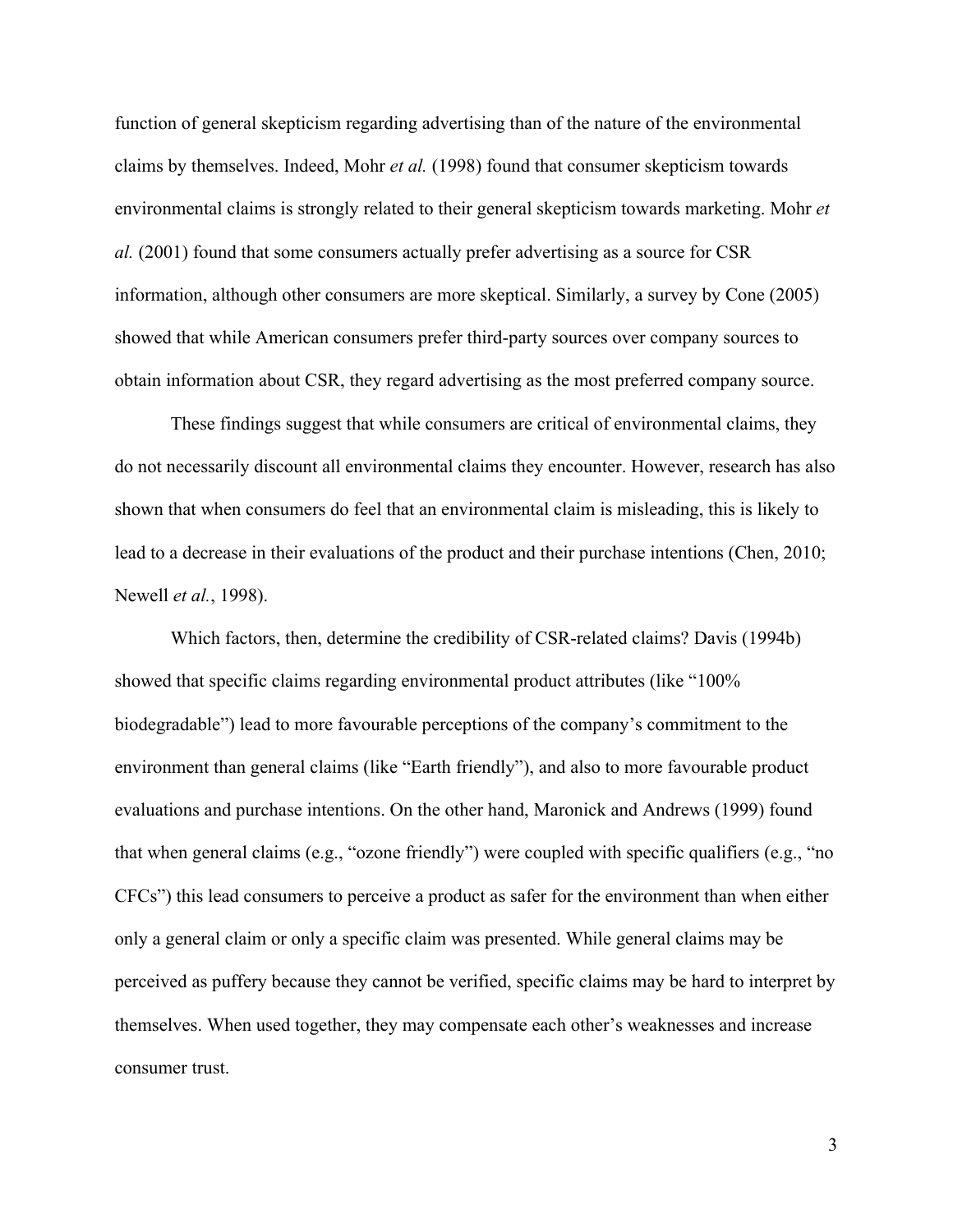In addition to the format of the claims made in an ad or on a package, an important issue concerns the content of the claims. Some authors (Schaefer and Crane, 2005; Witkowski, 2005) have suggested that highlighting more traditional consumer benefits, like the quality and the symbolic value of the product, would be more successful than really focusing on CSR as such. For example, Szmigin *et al.* (2007) argue that consumers can use ethical product attributes to distinguish themselves from others, to experience pleasure, or to express concern for others, and that these values can be used to position ethical products on. The salience of motives related to social status has been confirmed in a study by Griskevicius *et al.* (2010). The recommendation to focus on traditional benefits is also consistent with research into the barriers for sustainable consumption, which include an unwillingness to trade off CSR against quality and other more traditional benefits (Biedermann, 2005; Carrigan *et al.*, 2004; Young *et al.*, 2010), and a fear of being labelled as "gullible" or "weird" by people in their environment (Schaefer and Crane, 2005). This implies, for example, that a brand aspiring to be a "CSR brand" first needs to convince consumers that it also provides good quality and other benefits. Chen's (2010) study confirmed that satisfaction with a product's performance has a substantial influence on consumer preferences for green products. In addition, some studies have shown that CSR claims can actually decrease perceived product quality (Luchs *et al.*, 2010, Sen and Bhattacharya, 2001, Van Doorn and Verhoef, 2011). For example, Luchs *et al.* (2010) showed that when consumers value product attributes related to 'strength' (e.g. power, effectiveness), CSR claims lower consumer product preferences because consumers see them as inconsistent with strength-related attributes.

Some CSR brands have clearly followed a strategy of de-emphasizing their socially responsible nature. For example, Cafédirect's highly successful advertising campaign for its fair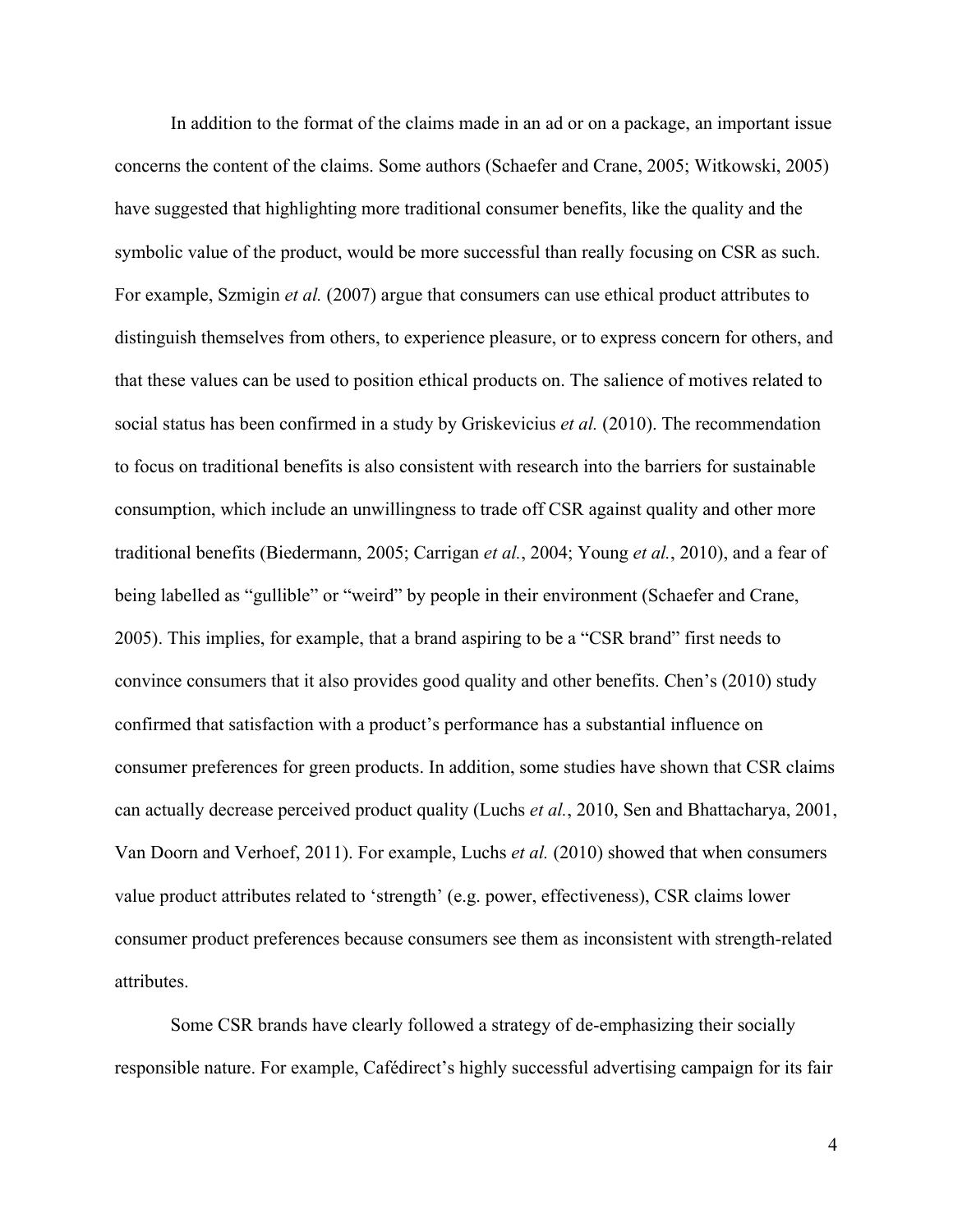trade coffees primarily focused on images of exotic cultures and the taste of the coffee, rather than on explaining its fair trade character (Wright, 2004). As Wright notes, there seems to be an inherent tension between the fair trade principle and the way it is advertised by Cafédirect, i.e., respecting farmers' rights on the one hand and making them into objects of consumption on the other hand. However, this might be a better way to get consumers interested in fair trade than only focusing on the fair trade aspect, which might appeal only to the niche market of consumers who place a very high value on the deontological side of CSR. On the other hand, Bezençon and Blili (2010) found that the perceived symbolic or hedonic value of fair trade coffee had no or only a weak relationship with consumer involvement with fair trade. Rather, the social and environmental benefits of fair trade were strong predictors of fair trade involvement. Therefore, focusing on quality or symbolism might not be the best solution in every case. In some cases, the primary barriers for consumers to buy sustainable products might not be doubts about product benefits, but a lack of conviction that their purchases will really make a difference (Biedermann, 2005, Chatzidakis *et al.*, 2007), or a lack of clarity over what kind of conduct can be called "sustainable" (Carrigan and Attala, 2001). In such cases, advertising that gives clear and detailed explanations of the CSR attributes would likely be most effective. In other cases, the problem might be that consumers don't see themselves as "socially responsible" or "environmentally friendly". Then, cueing socially responsible behaviours that they recognize in themselves seems to be a strategy that can change these perceptions (Cornelissen *et al.*, 2008). This would amount to a "social marketing" approach, which focuses on removing the barriers for people to engage in beneficial behaviours, rather than trying to sell a product (Golding and Peattie, 2005).

## *Corporate Advertising*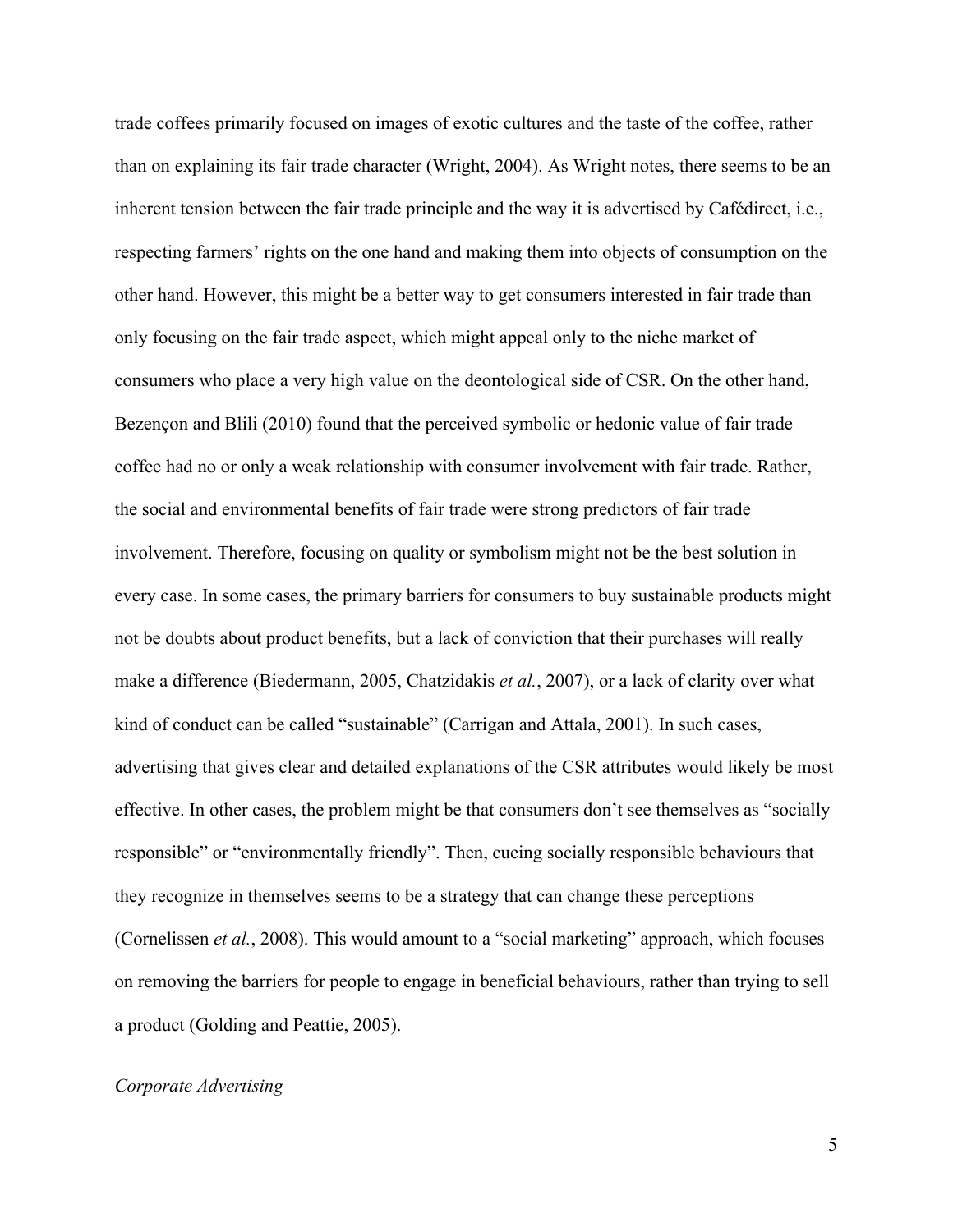Corporate adverting focuses on a company as a whole instead of specific products, and generally is aimed at improving the company's image among the general public. Corporate ad spending by American companies seems to have increased steadily over the last decades (Cardona, 1998; Schumann *et al*., 1991), although it also seems to be sensitive to economic recessions (Schumann *et al*., 1991). Almost forty years ago, Grass *et al.* (1972) addressed the effectiveness of a corporate ad campaign by Du Pont that focused on the company's "interest in the welfare of society" and public safety. They found that this campaign positively affected people's opinion of the company's commitment to society. Similarly, Winters (1988) investigated the effectiveness of the "People do" corporate ad campaign by Chevron, which focused on environmental protection activities. He found that the campaign significantly improved not only attitudes but also actual purchase behaviours among socially conscious consumers. More recently, Sheinin and Biehal (1999) found that corporate advertising focusing both on a company's manufacturing capability and its activities regarding environmental protection positively influenced people's attitudes toward the company and to its product brands.

Which aspects of the content of the corporate advertising message may influence its effectiveness? As in the case of product advertising and packaging, the nature of the claims made in a corporate ad may be important. Pomering and Johnson (2009) argued that communicating about the actual impact of the company's CSR actions on society would be much more credible than communicating about programs or policies. Similarly, Berens and van Rekom (2008) found that a corporate ad highlighting specific environmental actions and performance was perceived as significantly more credible and diagnostic for the company's CSR than an ad discussing only general principles and values. These results mirror those in environmental product advertising (e.g., Davis, 1994a). They are also consistent with anecdotal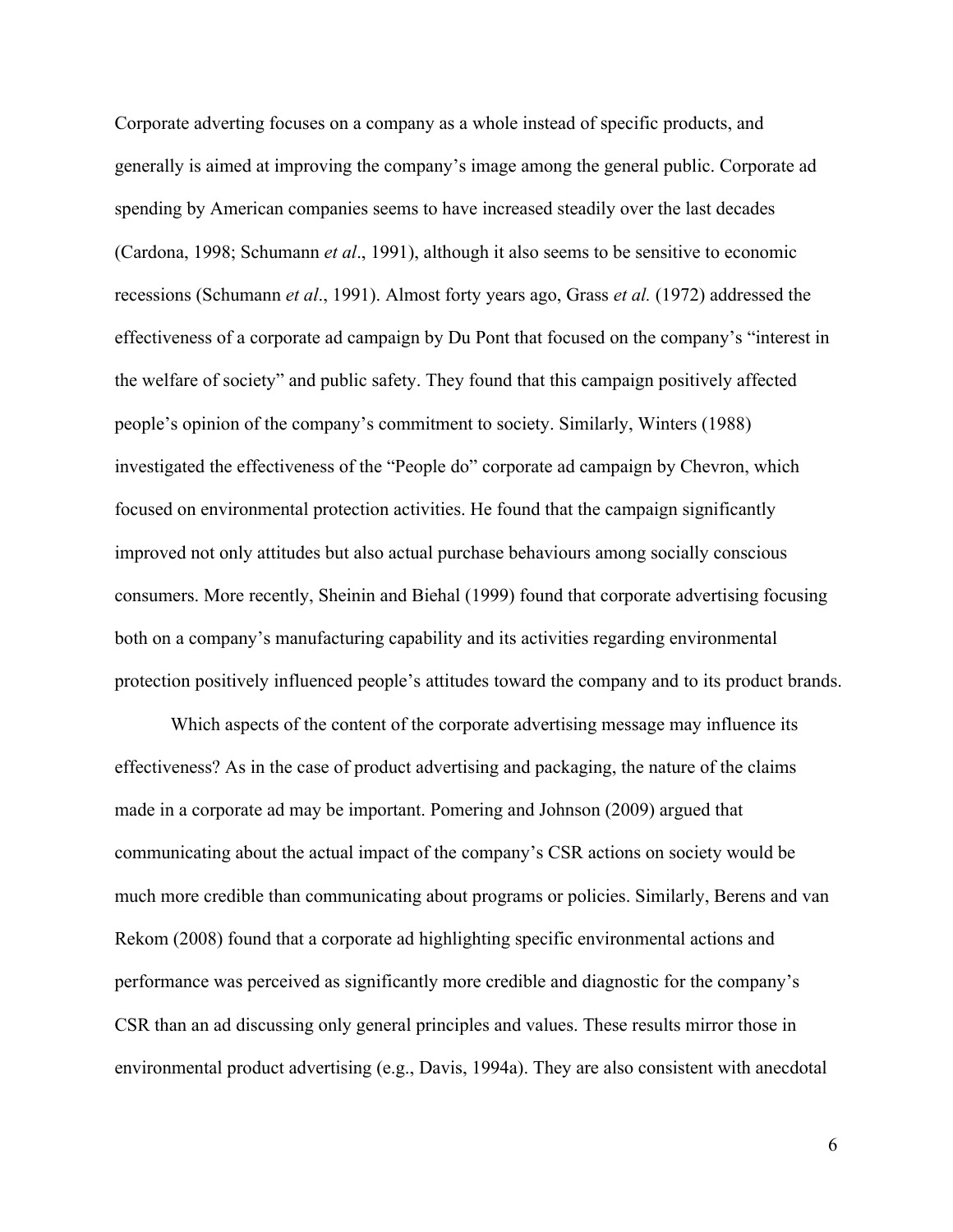evidence such as the high effectiveness of Chevron's "People do" campaign, which focused on very concrete environmental actions like constructing wooden platforms above electricity wires to protect eagles (Winters 1988). In addition, Pomering and Johnson (2009) argued that in many cases, corporate ads ought to provide a clear explanation of the nature of the social issue(s) that the company is addressing. The reason is that thinking about social issues often requires more cognitive effort for consumers than, say, buying a product, and if this effort is too large, people will probably not be persuaded by the ad. On the other hand, in a study by Auger *et al.* (2008), providing information on CSR attributes did not change consumer preferences regarding CSR.

The context in which an ad is published, i.e., other information that consumers have about the company, may be also an important aspect. Keller and Aaker (1998) found that while corporate ads describing either a company's environmental or community-oriented actions enhanced the company's image, they did not produce more favourable purchase intentions when no product positioning was provided. However, when the product was also positioned as environmentally friendly or as helping the community, the corporate ads did increase purchase intentions. Apparently, the information about the company and the information about the product reinforced each other.

#### *CSR INFORMATION VERIFIED BY A THIRD PARTY*

Some types of CSR communication will depend on a third party in terms of the credibility of the information presented. Examples include charity partners in cause-related marketing schemes, labelling and certification partners such as Fair Trade or Max Havelaar, and finally certain government branches in disclosures to the market.

# *Cause-Related Marketing*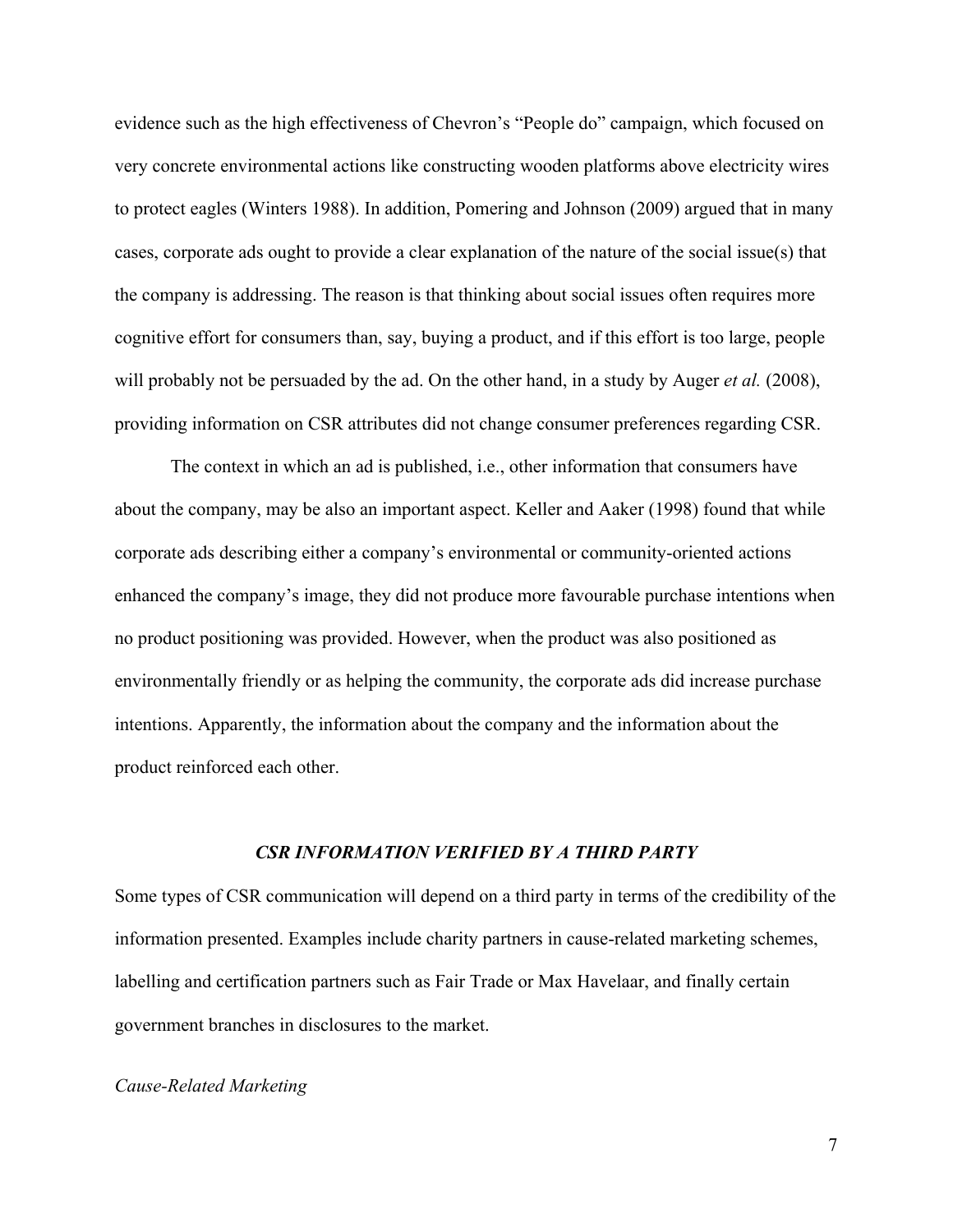Companies sometimes conduct product promotions which are linked to CSR. Generally, such a promotion consists of a direct link between product sales and philanthropic donations, e.g., when the company donates a fixed amount of money to a cause for every product sold (Pracejus and Olsen, 2004). While this type of promotion has been popular in North America for some time, companies have so far used it only sparingly in other continents (Lavack and Kropp, 2003). Studies comparing cause-related marketing to a "baseline" condition generally have found that the majority of consumers tend to react favourably to this type of communication (Nan and Heo, 2007; Webb and Mohr, 1998).

Many studies have investigated the role of the fit or similarity between the cause that benefits from the marketing campaign and the company's core activities. For example, Ellen *et al.* (2006) found that when the cause fits well with the company's core activities, this leads to more favourable attributions regarding the company's motives for the campaign, and to higher purchase intentions. The positive roles of fit and perceived motives have been established by numerous other studies (e.g., Becker-Olsen *et al*., 2006; Pracejus and Olsen; 2004). On the other hand, some more recent studies suggest that when both information on fit and information on company motives is present, fit does not seem to have much influence (Barone *et al*., 2007; Lafferty, 2007). In addition, Zdravkovic *et al.* (2011) found that a company can create a perception of high fit not only by choosing a cause that is similar to it, but also by communicating about the partnership in the right way. Interestingly, results show that "selfserving" motives like image enhancement and generating sales are not necessarily perceived as bad, as long as they are not too blatantly egoistic. In fact, it may be best when consumers attribute both self-serving and other-serving motives to the company (Ellen *et al*., 2006). These findings suggest that consumers generally are not extremely skeptical of cause-related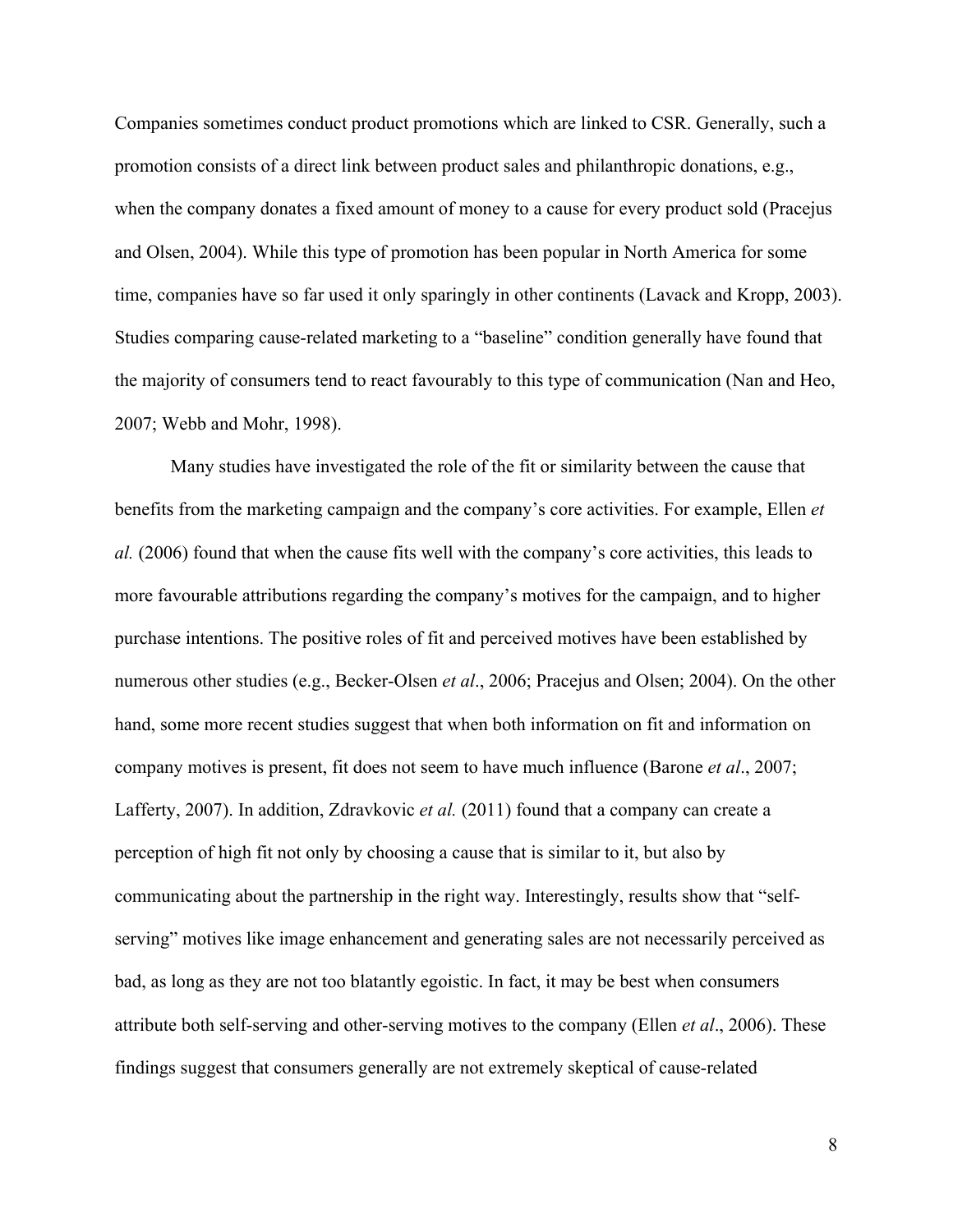marketing efforts, but regard them as legitimate actions with a combined societal and business goal. In fact, Youn and Kim (2008) even found that the more skeptical consumers are about advertising in general, the more supportive they tend to be toward cause-related marketing. It seems that many consumers see this form of CSR as a refreshingly sincere type of marketing.

## *Labelling and certification*

In recent years, there has been a proliferation of labelling initiatives focusing on CSR attributes. For example, in 1996 the International Organization for Standardization (ISO) introduced the ISO 14000 standards, which focus on environmental aspects, and in 1997 Social Accountability International issued SA-8000, a standard for workplace conditions. In addition, a number of different labels have appeared that focus on fair trade (e.g., FairTrade, Max Havelaar) and biological products (e.g., the EU's label of organic products). An important motivation for companies to participate in such initiatives is that they are expected to create a favourable reputation among consumers (Fulponi, 2006). An independent organisation issuing an accreditation is thought to provide a credible signal that can establish such a reputation. However, it remains to be seen whether this really works in practice. Some conditions would need to be satisfied: first, consumers should recognize and trust the label; and second, they should attach importance to what the label represents. Some researchers and organisations have expressed concern over these conditions, particularly because of the proliferation of labels related to CSR and apparent consumer confusion over them (e.g., Giovannucci, 2003). Several empirical studies have examined to what degree consumers trust and use third-party certification labels related to labour conditions and environmentally friendly production. Loureiro *et al.* (2002) showed that the more importance consumers attached to food safety and the environment, the more they were willing to pay for apples with an eco-label. Similar results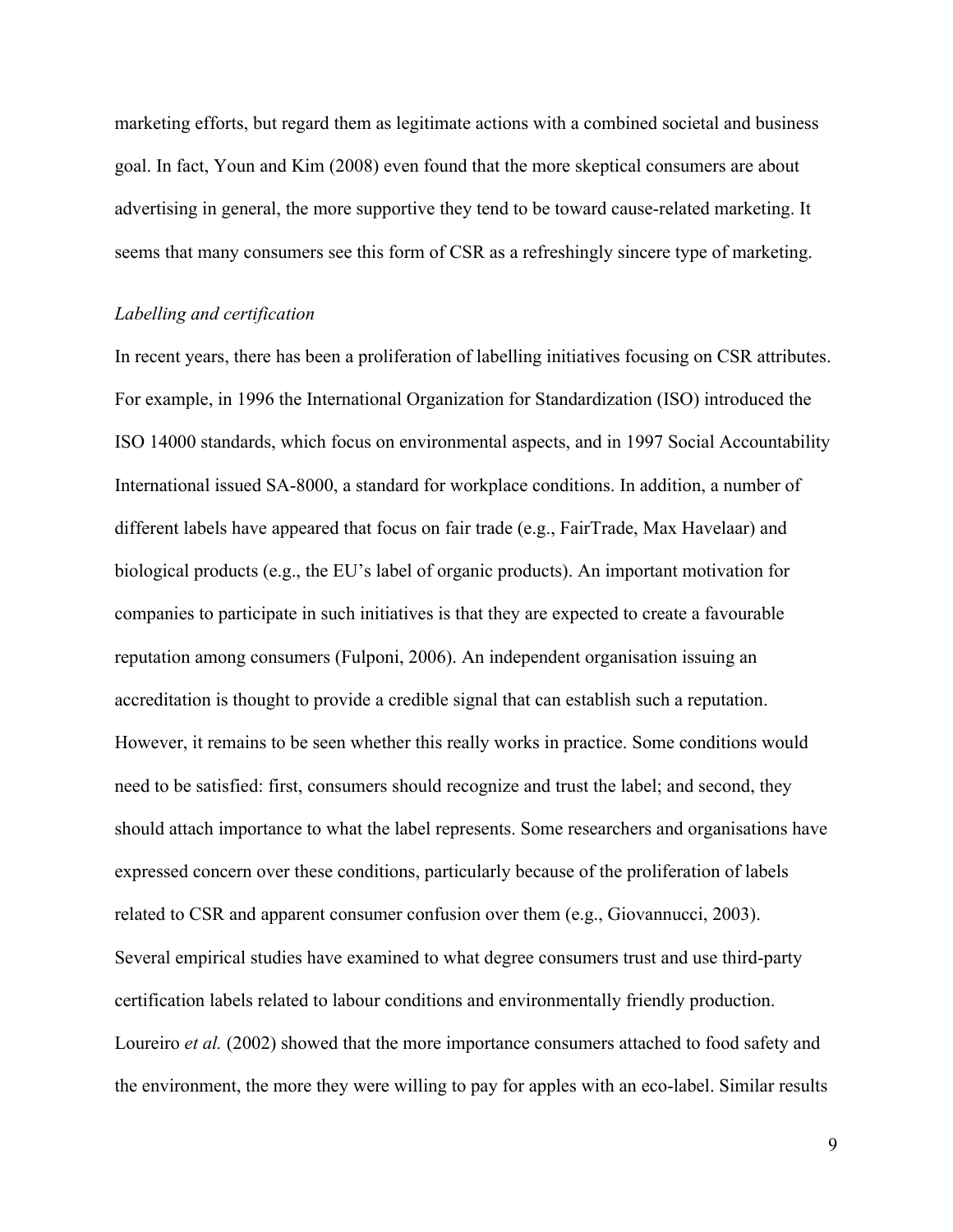were obtained by Royne *et al.* (2011) for environmentally friendly products in general, and by Dickson (2001) for a "no sweat" label on apparel. In a European setting, De Pelsmacker *et al.* (2005) showed that people who regarded themselves as idealistic and unconventional were willing to pay more for coffee carrying a "fair trade" label, while several studies (Sparks and Shepherd, 1992; Torjussen *et al*., 2001) showed that people who care about ethical, environmental, and health issues are more likely to buy "organic" meat.

On the other hand, consumer surveys in the U.K. showed that consumers generally had favourable, but often erroneous, beliefs regarding organic meat (Brennan *et al*., 2003). In a study by Rousu and Corrigan (2008), some consumers, after being presented with objective information about the concept of fair trade, switched their choice from fair trade to non-fair trade, or vice versa. This suggests that some consumers do not have an accurate idea about what fair trade actually is. Similarly, De Pelsmacker and Janssens (2007) found that the feeling of being informed about fair-trade is an important determinant of whether a consumer actually buys fair-trade products. Finally, a study among subscribers of the UK magazine *Ethical Consumer* (Shaw and Clarke, 1999) showed that these people regarded fair trade labels as highly reliable, although they regarded most other "ethical" labels as unsatisfactory. Together, these results suggest that some well-known labels do inspire confidence among most consumers that the labels actually represent what they claim to represent, although this does not hold for all labels or for all consumers.

One way to increase the credibility of third-party labels might be through the retailer. The market power of retailers has increased substantially over the last decades, and many retailers are very strong brands in the eyes of consumers. A study by Castaldo *et al.* (2009) showed that when consumers perceive a retailer as socially responsible, they are also more likely to trust the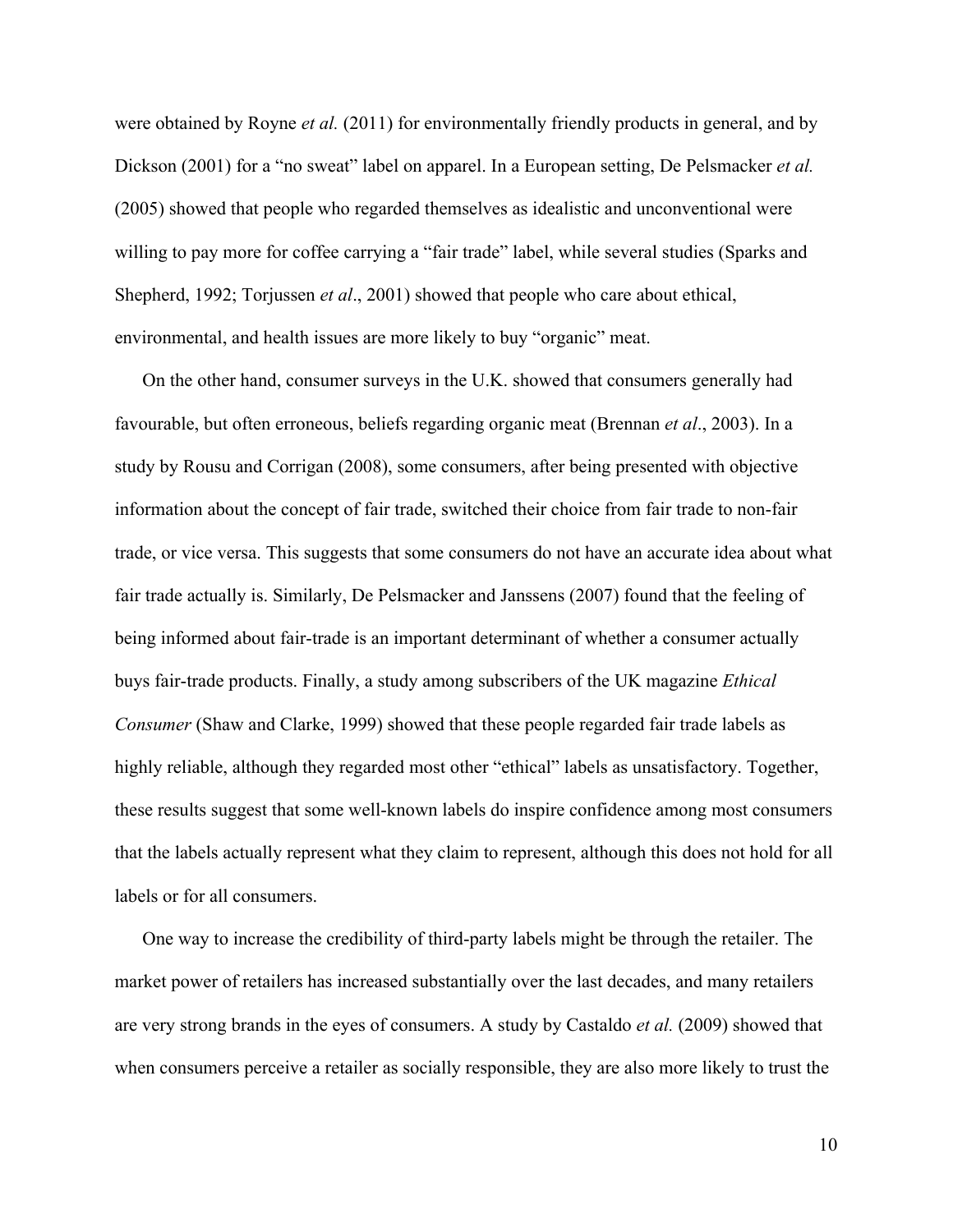"fair-trade" labelled products that the retailer carries. Therefore, the retailer could to some extent take over the role of the third-party endorser in providing the label with credibility.

Virtually all certification labels dealing with CSR focus on positive attributes. That is, they signal that a product carrying the label is better than a product not carrying the label. However, research by Grankvist *et al.* (2004) suggests that negative labels, which indicate that a product performs poorer than others, might be more effective for some groups of consumers. Particularly, these authors found that consumers who attach a moderate importance to the environment are more influenced in their product preferences by negative labels than by positive labels. Presumably, this is because such consumers think the status quo regarding the environment is not so bad. Therefore, they may be willing to help the environment from getting worse (by avoiding environmentally "bad" products"), but less willing to help the environment to improve. This is also reflected in a study by (Folkes and Kamins, 1999), which showed that consumers are more influenced by negative information about CSR than by positive information. These studies suggest that labels should focus more on identifying the "bad" companies. A wellknown example of such a label is the EU Energy Label, which was made mandatory for household appliances by the European Committee in 1995. This label seems to be quite effective in informing consumers (Sammer and Wüstenhagen, 2006; Young *et al*., 2010). Young *et al.* (2010) therefore call for the establishment of similar labels for other environmental issues. However, a practical problem in implementing such negative labels might be that companies will be unlikely to adopt them voluntarily. Therefore, such labels would be more likely to take the form of *disclosures* of CSR attributes, either voluntary or mandated, than of overall labels signalling disapproval.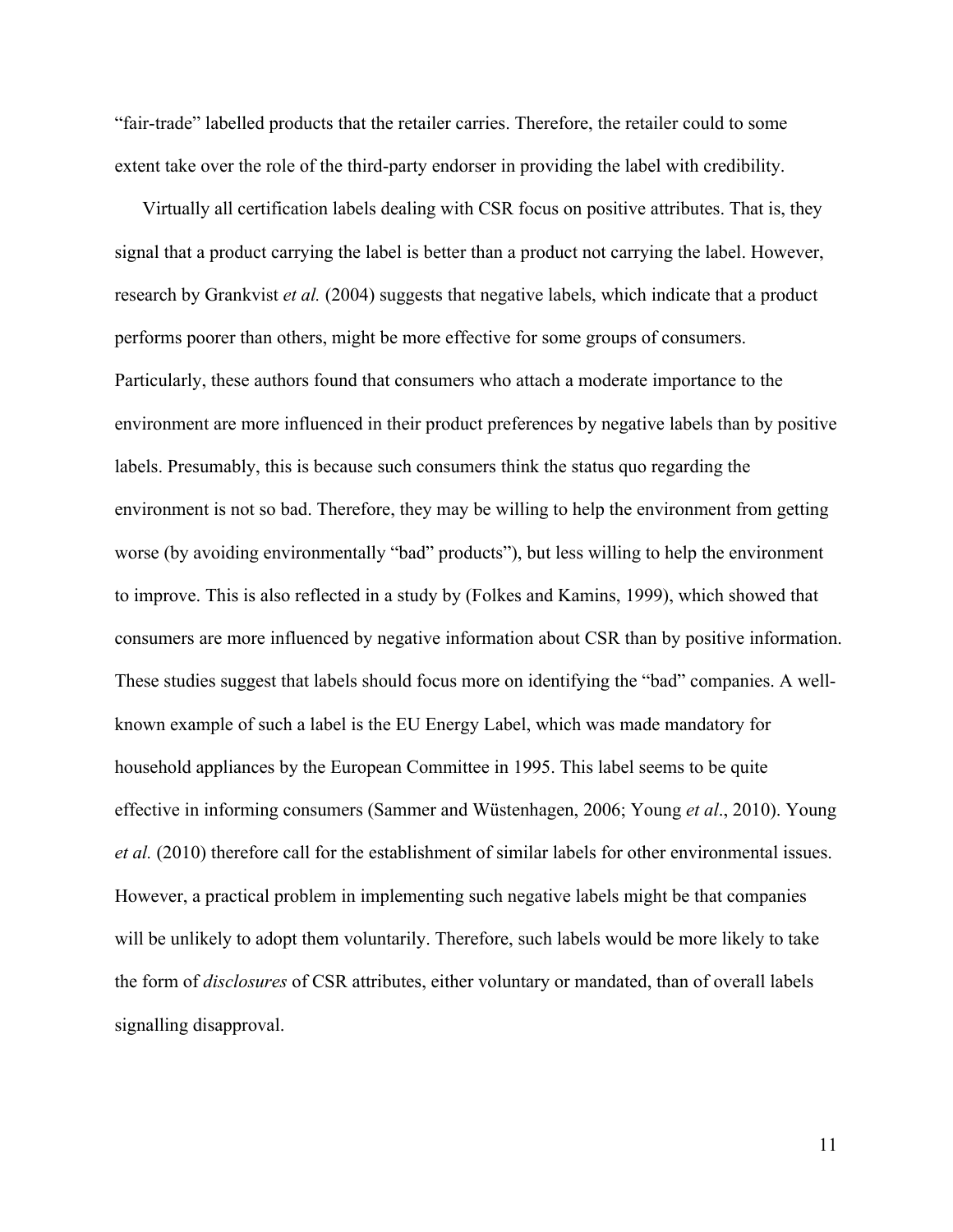A potential disadvantage of third-party certification labels in general is that they only convey an overall assessment of whether a company or product meets some requirements, without providing details on company or product attributes. Therefore, more detailed disclosures may sometimes be needed instead of, or in addition to, overall labels. For example, when an environmental label would incorporate both the sustainability of the production process and the biodegradability of the product itself, it seems likely that interested consumers would want to know detailed information on both attributes, because products that carry the label might differ in the degree to which they are rated on each of these attributes.

## *Disclosures*

While companies have disclosed detailed information to their stockholders for a long time, disclosures to consumers are a relatively new phenomenon. Roe *et al.* (2001) investigated the effectiveness of detailed company disclosures regarding environmental attributes in an experimental setting. Their results suggest that disclosure by companies is generally more effective than third-party certification in producing consumer confidence in the information provided to them, and in attracting consumers to environmentally friendly companies. Similarly, in the context of nutrition information, several studies showed that consumers prefer the separate labelling of ingredients over one "overall" standardised label (FSA, 2005; Kozup *et al.*, 2003). The European Consumers' Organisation BEUC's Discussion Group on Simplified Labelling also concluded that while some overall nutrition labels, such as the Swedish "keyhole", were received favourably by consumers, in general consumers prefer more detailed labelling (BEUC, 2006). On the other hand, providing detailed labels might be less beneficial for companies (at least in the short run), as consumers seem to perceive products with a detailed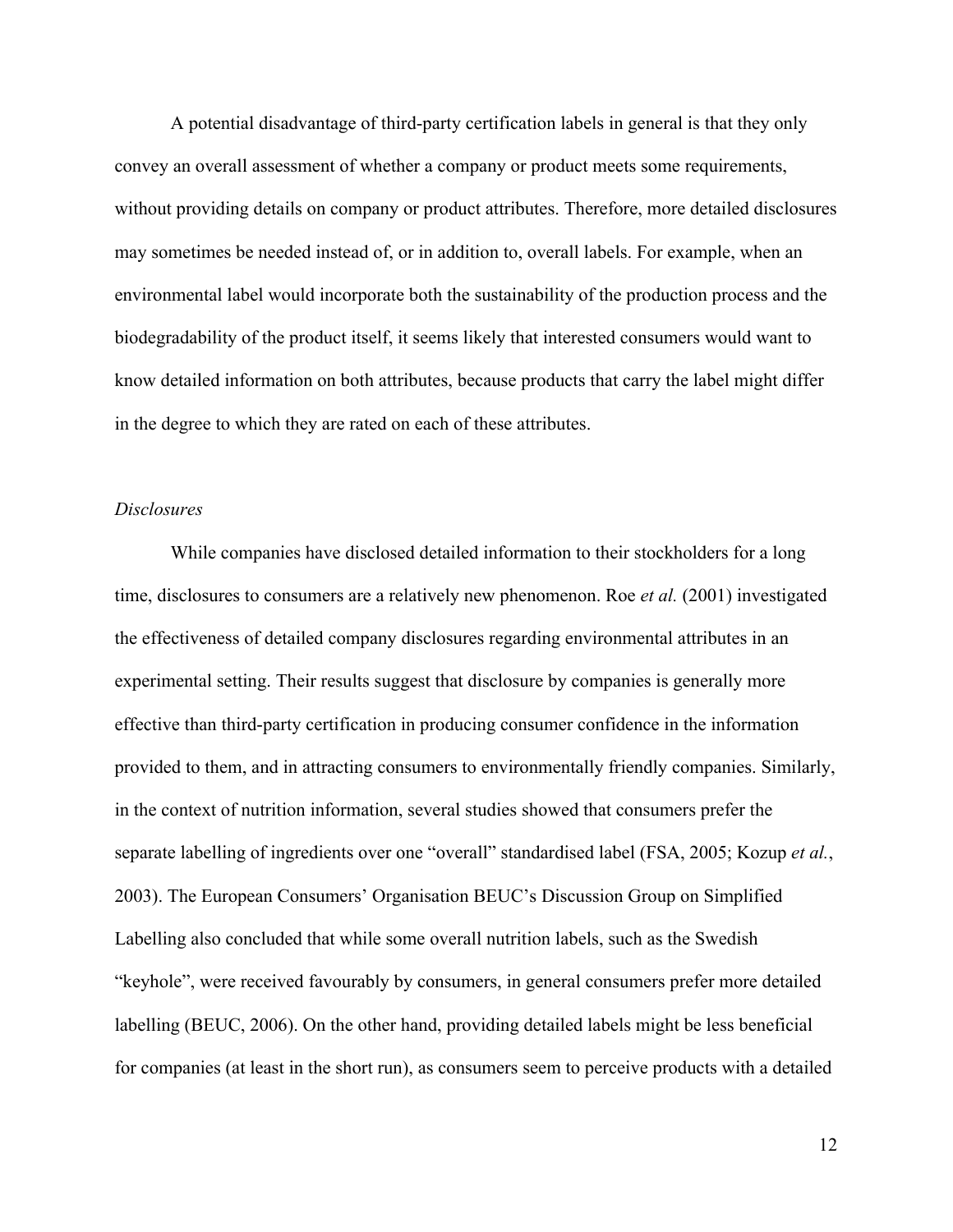label as less environmentally friendly than products with only a general label (Teisl *et al*., 2008). Presumably, this difference in perceptions is caused by inaccurate consumer beliefs on the meaning of general labels, as discussed in the previous section.

Research in nutrition information disclosures has suggested that numerical information accompanied by colour codes (e.g., red for "high", amber for "medium" and green for "low") is perceived as more useful, and also used more, by consumers than numerical information alone (FSA, 2005). On the other hand, theories on attitude change and persuasion suggest that the degree to which detailed information is used in decision making is also a function of the level of involvement of the audience (e.g., Rucker and Petty, 2006). That is, the more involved consumers are with the message, the more effort they are willing to spend on processing it, and the less likely it is that interpretation problems will arise.

#### *CSR INFORMATION RECEIVED THROUGH A THIRD PARTY*

Even when not communicating directly to consumers, companies can convey information about their CSR practices through the news media and other means of publicity. Although the firm may not always be able to steer such information in the ideal way (through PR activities for instance) it is important to look at the effectiveness of such messages through third party media channels in terms of the perception of the consumer and possible effects on consumer behaviour.

## *Independent consumer guides*

In recent years, several independent consumer magazines have started to focus partially or completely on providing information on CSR to consumers. For example, general consumer magazines like Consumer Guide (U.S.) now often pay attention to CSR related attributes, while magazines like Ethical Consumer (U.K.) focus specifically on CSR. Some experimental studies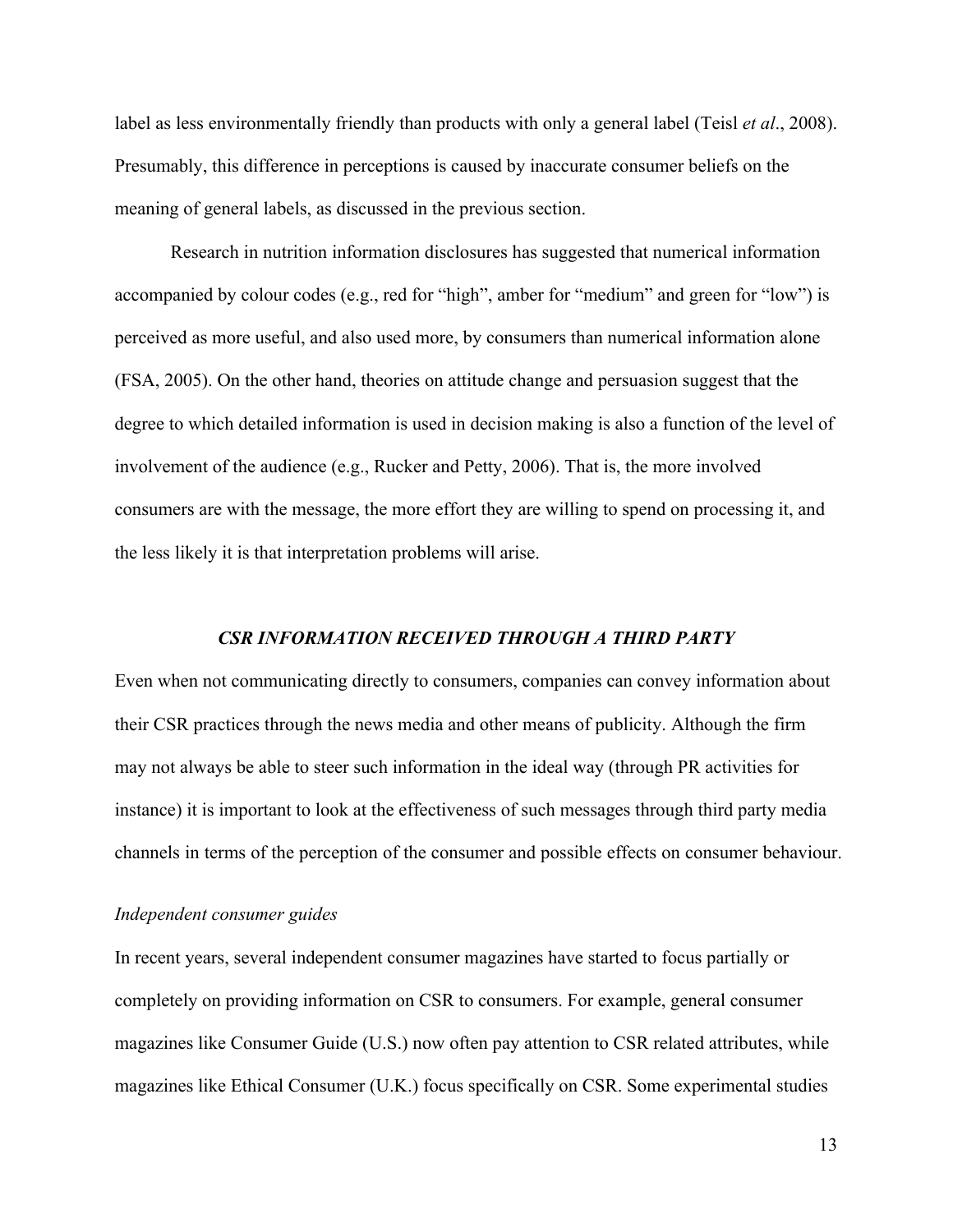have investigated the influence of CSR information provided through a consumer guide type of format. Brown and Dacin (1997) provided information on a (fictitious) company using a "company report card" which was ostensibly prepared by "impartial industry experts". They found that the positive information regarding philanthropy and community involvement provided in this way increased respondents' ratings of the company's CSR, as well as their attitude towards the company and its product. Madrigal (2000) replicated this result for environmentally friendly production, while Mohr and Webb (2005) showed that information on environmentally friendly production, presented in this way, also impacted consumer purchase intentions. Yoon *et al.* (2006) found that independent source increased the perceived sincerity of CSR communication, and hence also the degree to which it had a positive effect on company attitude.

In a more naturalistic setting, Mohr *et al.* (2001) interviewed consumers regarding their information preferences with respect to CSR, and found that many consumers would prefer "objective" ratings available through the Internet over advertising and news stories. Similarly, in their study on older ethical consumers, Carrigan *et al.* (2004) found that the independent media seem to be the most important source of CSR information for these consumers. On the other hand, Shaw and Clarke (1999) and Shaw *et al.* (2006) found that although subscribers to *Ethical Consumer* magazine highly trusted this and other publications as a source of information on labour and environmental conditions, they often felt overwhelmed by the information, feeling unable to incorporate all of it into their purchase decisions.

Besides being used by consumers for their individual purchase decisions, consumer guides and other independent media publishing CSR behaviours might also lead to organised consumer action, i.e. boycotts or "buycotts". For example, Sen *et al.* (2001) examined the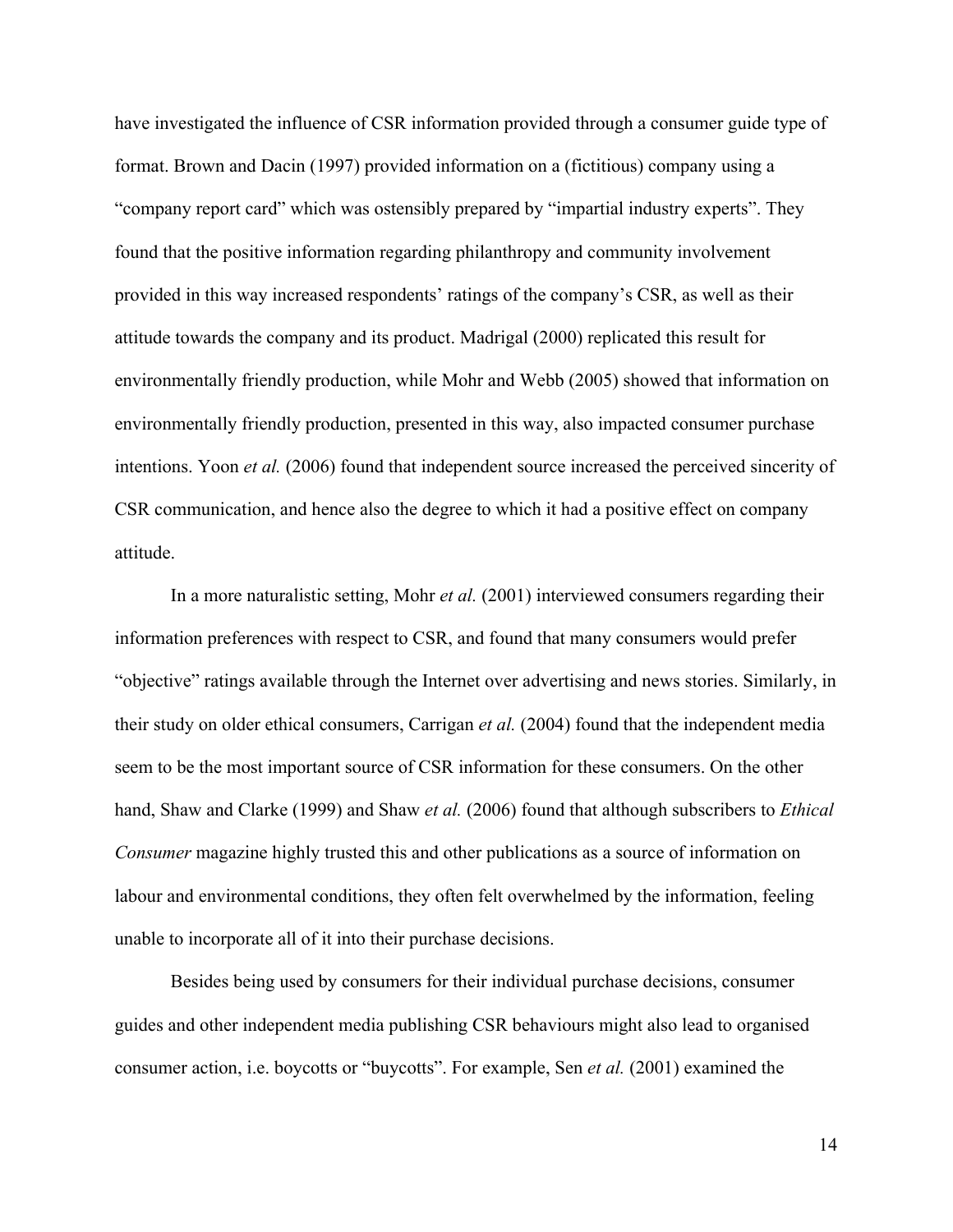influence of a newspaper article describing a call for boycotting a company by a consumer organisation. They found that people's willingness to participate was mainly determined by the expected effectiveness of the boycott (e.g., how many people they expected to participate) and by the availability of substitutes to the to-be-boycotted product. Beyond such instrumental considerations, Klein *et al.* (2004) also found that people may participate in a boycott to feel good about themselves or to receive approval from others. On the other hand, Carrigan *et al.* (2004) showed that some older ethical consumers are turned off by the often one-sided and aggressive tone of calls for boycotts.

#### *Publicity*

Sen *et al.* (2006) investigated the influence of publicity in the local news media regarding a company's campaign to support the local community. Their results showed that people who were aware of this publicity were more likely to believe that the company is socially responsible, had more favourable attitudes toward the company, and were more willing to buy the company's products, than people who were not aware of the campaign. However, even though the campaign was highlighted extensively in the local media, only 17% of their sample was actually aware of it.

Similarly, in an experimental setting Murray and Vogel (1997) found that a (fictitious) company's positive CSR actions regarding its employees (child care facilities), the environment, and communities, as communicated through a newspaper article, positively influenced consumer evaluations of the company's concern for employees, communities, and the environment. In addition, the information positively affected consumer purchase intentions.

Arnold *et al.* (1996) and Handelman and Arnold (1999) investigated the influence of visible community involvement actions of a retailer on consumer attitudes and support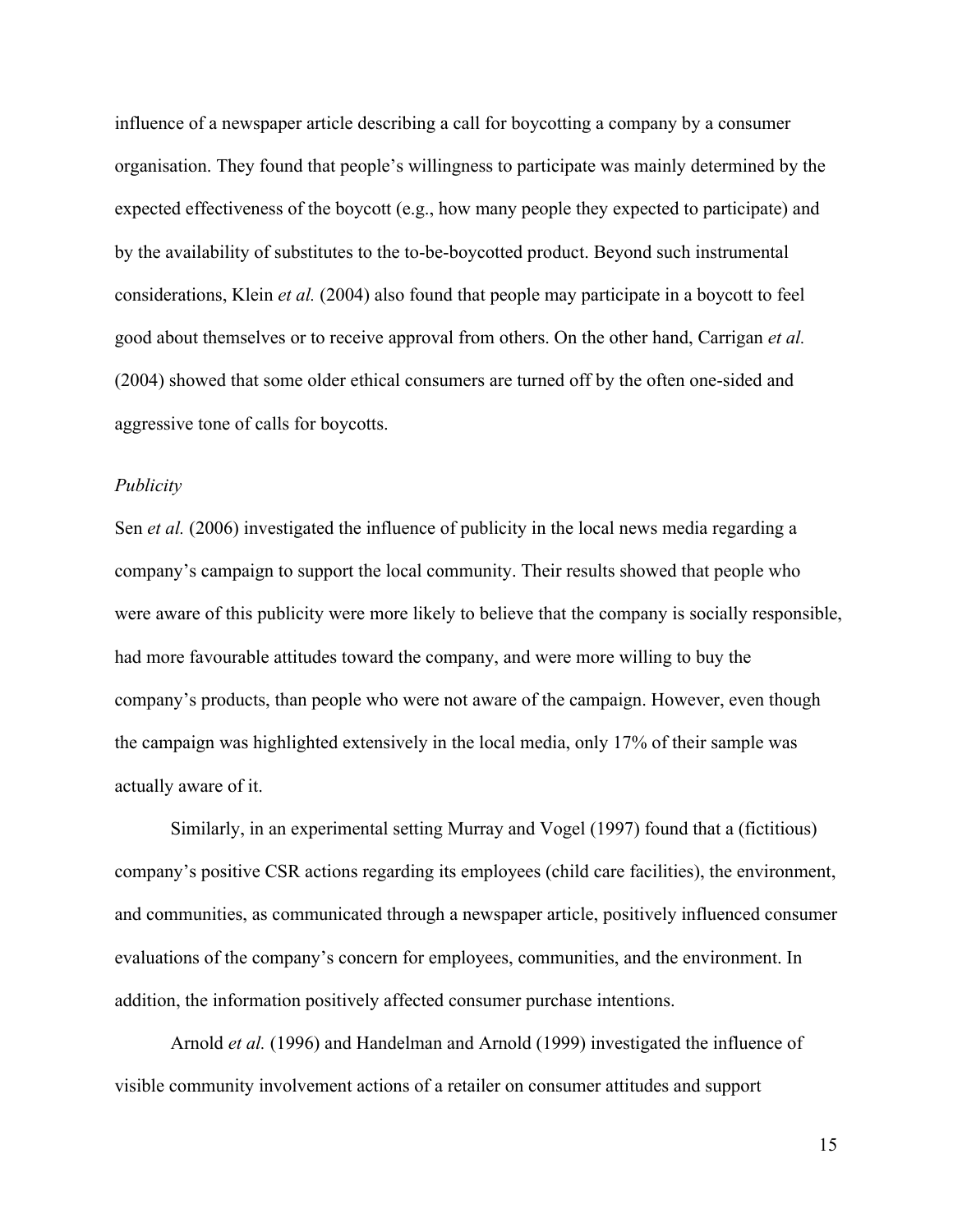intentions. Arnold *et al.* (1996) found that the perceived community involvement of the store increased actual purchase behaviour. However, they also found that this effect was much weaker for people who regarded the company as delivering the most value for money. On the other hand, Handelman and Arnold (1999) found that the effect of a retailer's community involvement on consumer support for the company was reduced when the company's quality, location, and assortment were perceived as unattractive. Together, these results suggest that when the quality or value of a company's products is either excellent or inferior compared to competitors, visible community involvement is not likely to increase consumer support or behaviour. This result is similar to that obtained by Lichtenstein *et al.* (2004) and Strahilevitz (2003) in the area of causerelated marketing: companies with an average reputation benefit more from CSR than companies with either an excellent or a poor reputation.

In addition, consumers may also be skeptical of news stories, sometimes taking them to be "merely" PR (Mohr *et al*., 2001). Like corporate advertising, generating publicity regarding CSR may even have adverse effects in some cases. Wagner *et al*. (2009) showed that consumer attitudes toward a company after negative CSR information regarding were lower when that company had earlier emphasized its positive CSR actions through a press release than when the company had not emphasized such actions. This result is consistent with that of Davis (1994a) in a corporate advertising context. As noted above, the length of time over which a company has demonstrated its CSR activities may be an important determinant of the way in which consumers react to CSR communication when a crisis occurs. In fact, when consumers do believe that a company is truly socially responsible, such beliefs can actually protect a company from a crisis, even when that crisis concerns the company's CSR (Eisingerich *et al*., 2011).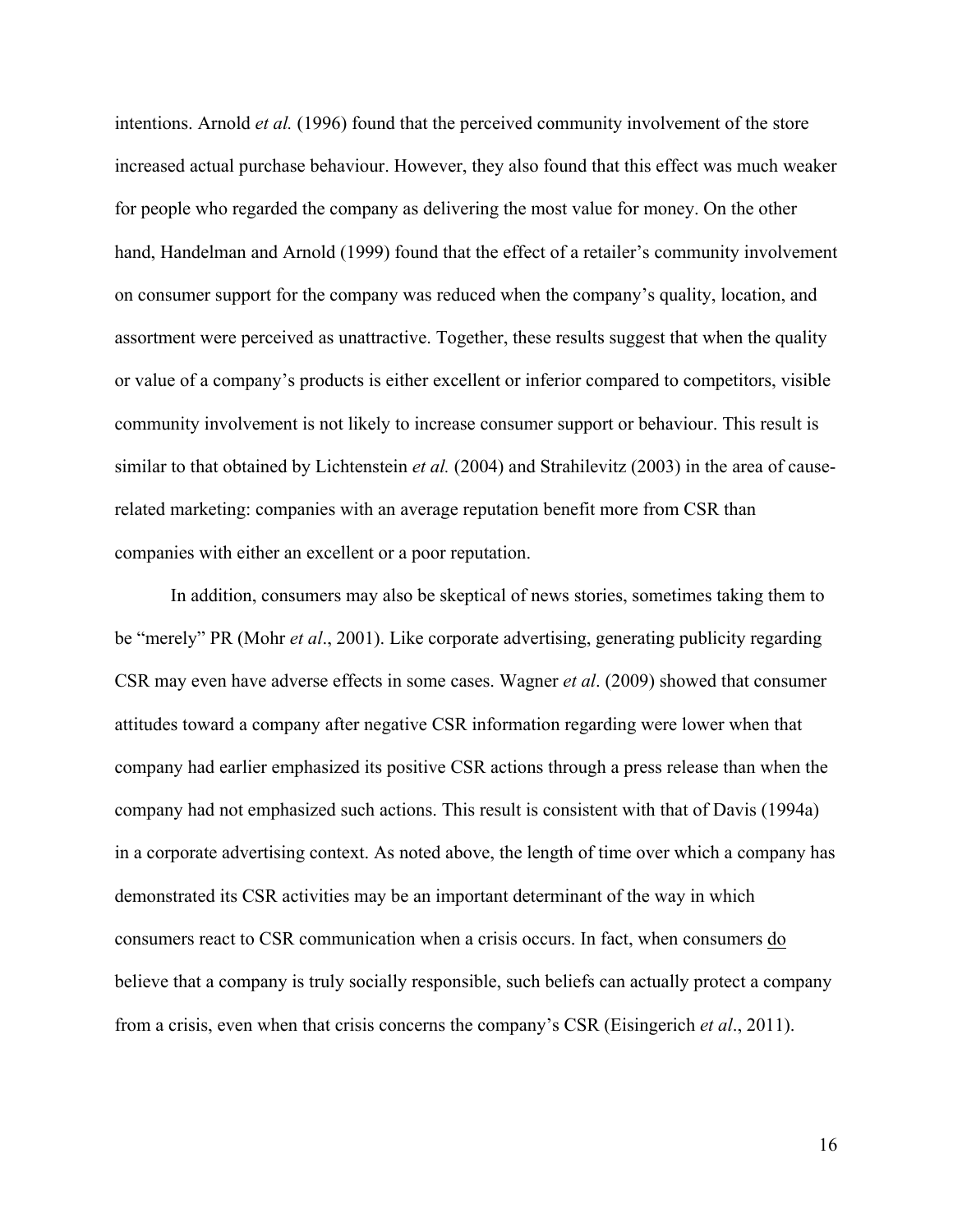## *DISCUSSION*

What is the best way to communicate about CSR to consumers in order to build and strengthen the CSR profile of the firm and its products? Regarding the question, who should construct and verify a CSR message, the studies reviewed in this paper suggest that messages constructed and verified by the firm only (e.g., advertising) can be quite effective in persuading consumers, if they are communicated in a credible way. The latter can, for example, be done by including specific behaviors and/or outcomes in the message, and by specifying the benefits for consumers. Messages constructed by the firm, but verified by a third party (such as labels and disclosures) tend to have a higher credibility, but risk containing either too little information (as in the case of general labels) or too much information (as in the case of disclosures). Finally, messages constructed and verified by a third party can be seen as the most credible kind (as in the case of independent consumer guides), but can sometimes be seen as merely PR devices for a firm (e.g. news reports based on company press releases).

From an ethical perspective, we can make the broad distinction between deontological responsibility (as advocated by, e.g., Immanuel Kant) and consequentialist responsibility (as advocated by J.S. Mill and others). From a deontological perspective the firm has a moral obligation to operate in an ethical fashion. Exactly what "ethical" means in this context is a matter of debate, but the main focus here is on the operational nature of the deontological responsibility, which focuses on the firm's behavior and its moral values. The consequentialist responsibility on the other hand relates to consequences of the firm's behavior. This distinction is also apparent in Wood's (1991) conceptualisation of CSR, which clearly separates CSR policies, programs, and outcomes. From the literature discussed in this paper, it seems not entirely clear to what extent the consumer is actually looking for a "good firm" (which would be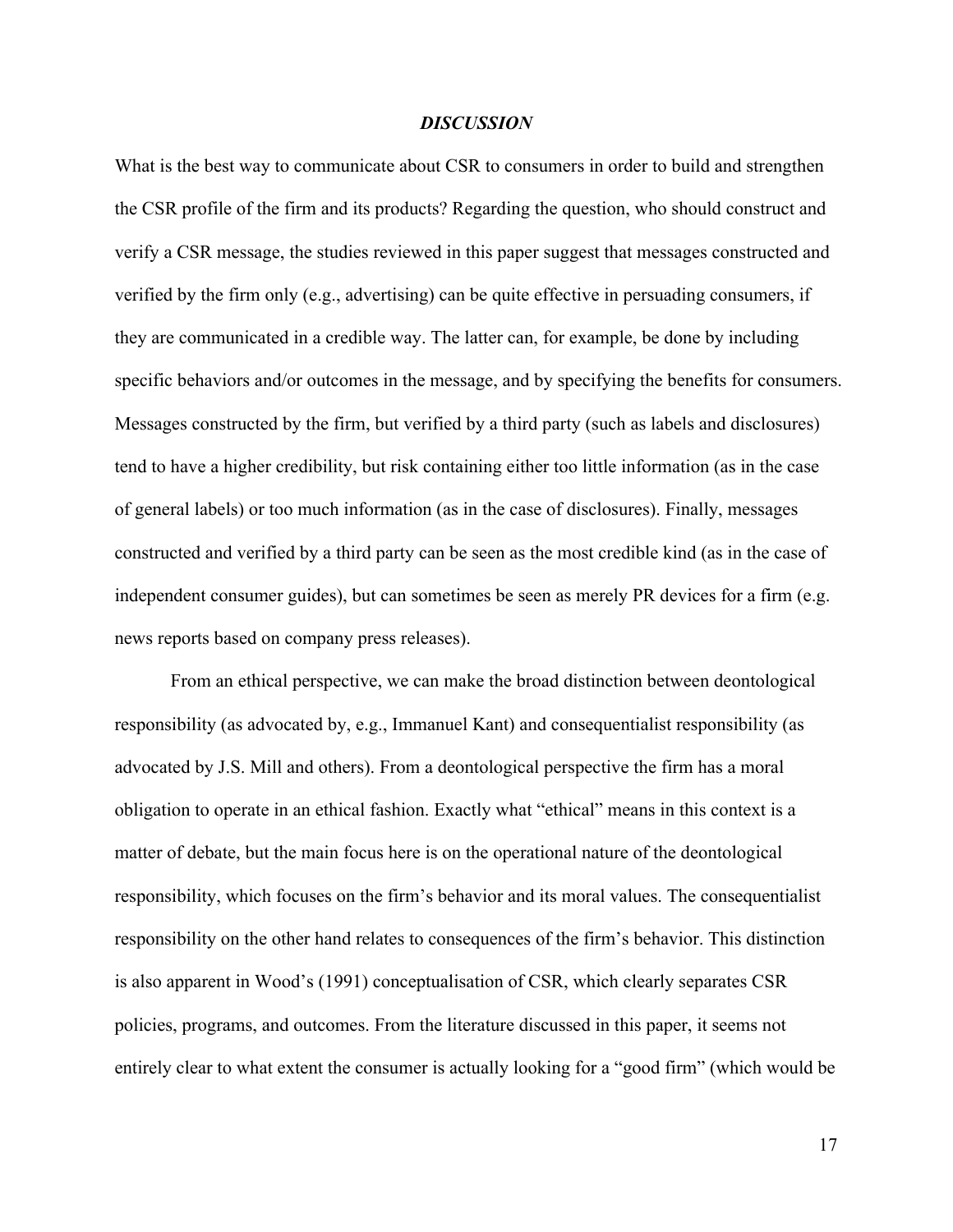consistent with deontological responsibility), or for or a "good product" (which would correspond more to a consequentialist responsibility). For example, the literature shows that in terms of "good products", it is sometimes difficult to position the CSR message into the offering in such a way that it's not overshadowed by other attributes such as price and quality (e.g. Young *et al*., 2010). As Pomering and Johnson (2009) argue, the actions of the firm are important to consumers, but the outcomes that result from those actions are perhaps even more important. Indeed, studies on the effectiveness of specific versus general claims (e.g., Davis 1994b, Berens & Van Rekom 2008) suggest that a combination of emphasis on both deontological and consequentialist responsibilities of the firm will be more effective in CSR communications. Future research should further address this distinction to find out which perspective has more weight in specific circumstances both from the view of the firm and the consumer.

In terms of third party verification of the CSR message, ongoing research in causerelated marketing seems particularly fertile in terms of introducing the distinction between deontological responsibility and consequentialist responsibility. Fit and perceived motives of the firm and the related charity positively affect purchase intentions (e.g., Ellen *et al*., 2006), which points to the deontological perspective. At the same time, achieved results for the sponsored charity will often be the focus of the promotional campaign of the firm which points towards the consequentialist perspective. Clearly more research is needed to establish the balance between deontological responsibility and consequentialist responsibility as communicated to the consumer and its effect on consumer perception and purchase intentions.

In terms of labelling and certification, the literature shows that there is quite a lot of confusion in terms of the perception and understanding of labels by the consumer. By making a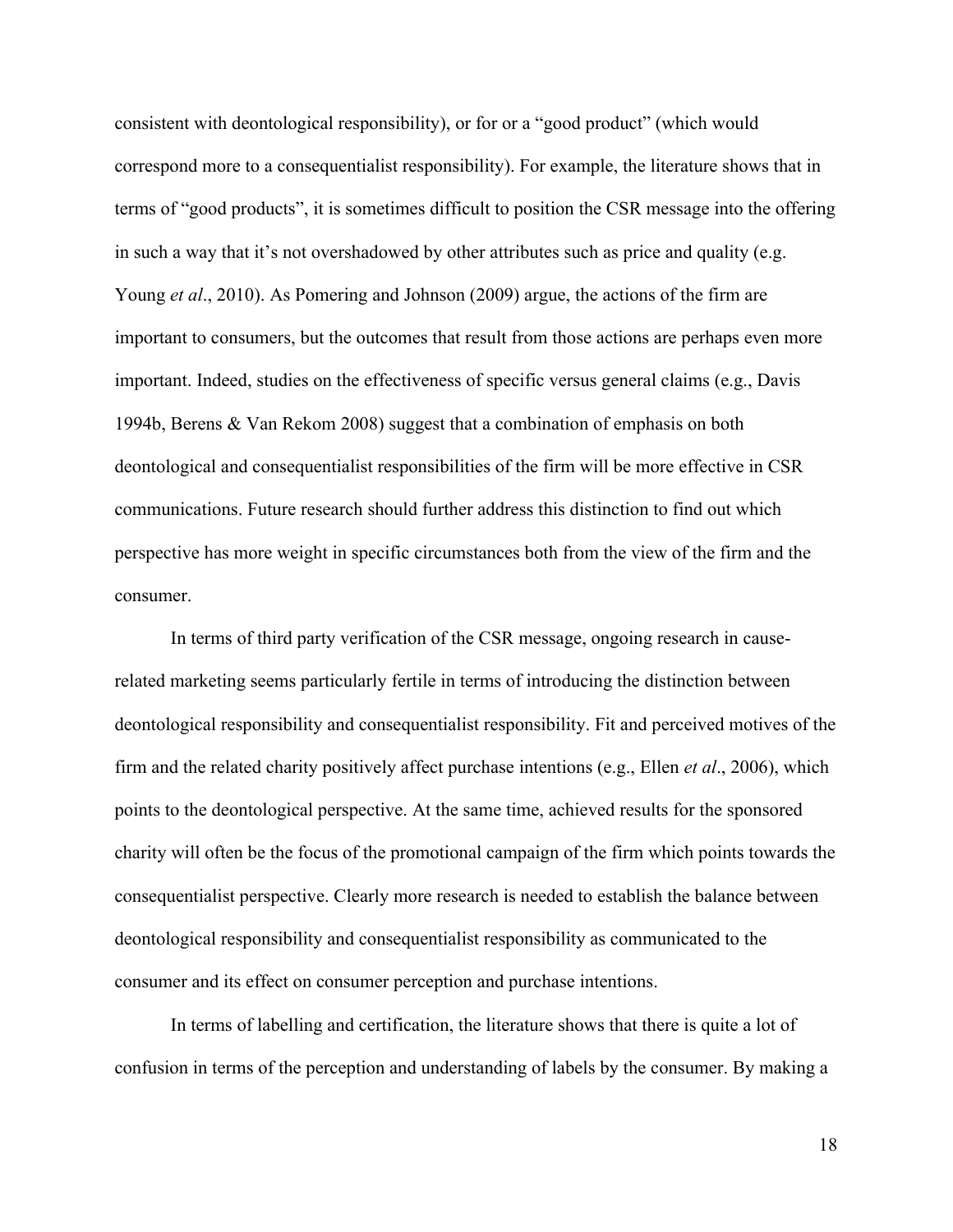clearer distinction between deontological responsibility ("company X has the following values, environmental policies and programs") and the consequentialist responsibility of the firm ("company X's products are good for you and the environment"), it may be possible to provide more clarity in the proliferation of CSR labels that has happened over the last few years.

From a managerial perspective, communicating that a firm is good and does good things seems natural. From an academic perspective this distinction clearly deserves much more attention.

## *REFERENCES*

- Arnold, S. J., Handelman, J. and Tigert, D. J. (1996), "Organizational legitimacy and retail store patronage", *Journal of Business Research,* Vol. 35 No., pp. 229-239.
- Auger, P., Devinney, T. M., Louviere, J. and Burke, P. F. (2008), "Do social product features have value to consumers?" *International Journal of Research in Marketing,* Vol. 25 No., pp. 183-191.
- Barone, M. J., Norman, A. T. and Miyazaki, A. D. (2007), "Consumer responses to retailer use of cause-related marketing: is more fit better?" *Journal of Retailing,* Vol. 83 No. 4, pp. 437-445.
- Becker-Olsen, K. L., Cudmore, B. A. and Hill, R. P. (2006), "The impact of perceived corporate social responsibility on consumer behavior", *Journal of Business Research,* Vol. 59 No., pp. 46-53.
- Berens, G. and Van Rekom, J. (2008). How specific should corporate communication be? The role of advertising language in establishing a corporate reputation for CSR. In T. C. Melewar (Ed.), *Facets of Corporate Identity, Communication and Reputation* (pp. 96- 119). London: Routledge.
- BEUC. (2006), "Discussion group on simplified labelling: final report", available at: http://www.spismest.dk/NR/rdonlyres/CA725337-D4FE-4049-952C-14274B355DBF/0/20060053201E.pdf (accessed 30 September 2011).
- Bezençon, V. and Blili, S. (2010), "Ethical products and consumer involvement: what's new?" *European Journal of Marketing,* Vol. 44 No. 9/10, pp. 1305-1321.
- Biedermann, I. (2005), "'Ocean Wise' research report", available at: (accessed
- Brennan, C., Gallagher, K. and McEachern, M. (2003), "A review of the 'consumer interest' in organic meat", *International Journal of Consumer Studies,* Vol. 27 No. 5, pp. 381-394.
- Brown, T. J. and Dacin, P. A. (1997), "The company and the product: Corporate associations and consumer product responses", *Journal of Marketing,* Vol. 61 No. January, pp. 68-84.
- Cardona, M. M. (1998), "Corporate-ad budgets at record high: ANA survey", *Advertising Age,*  Vol. 69 No. 17, pp. 36.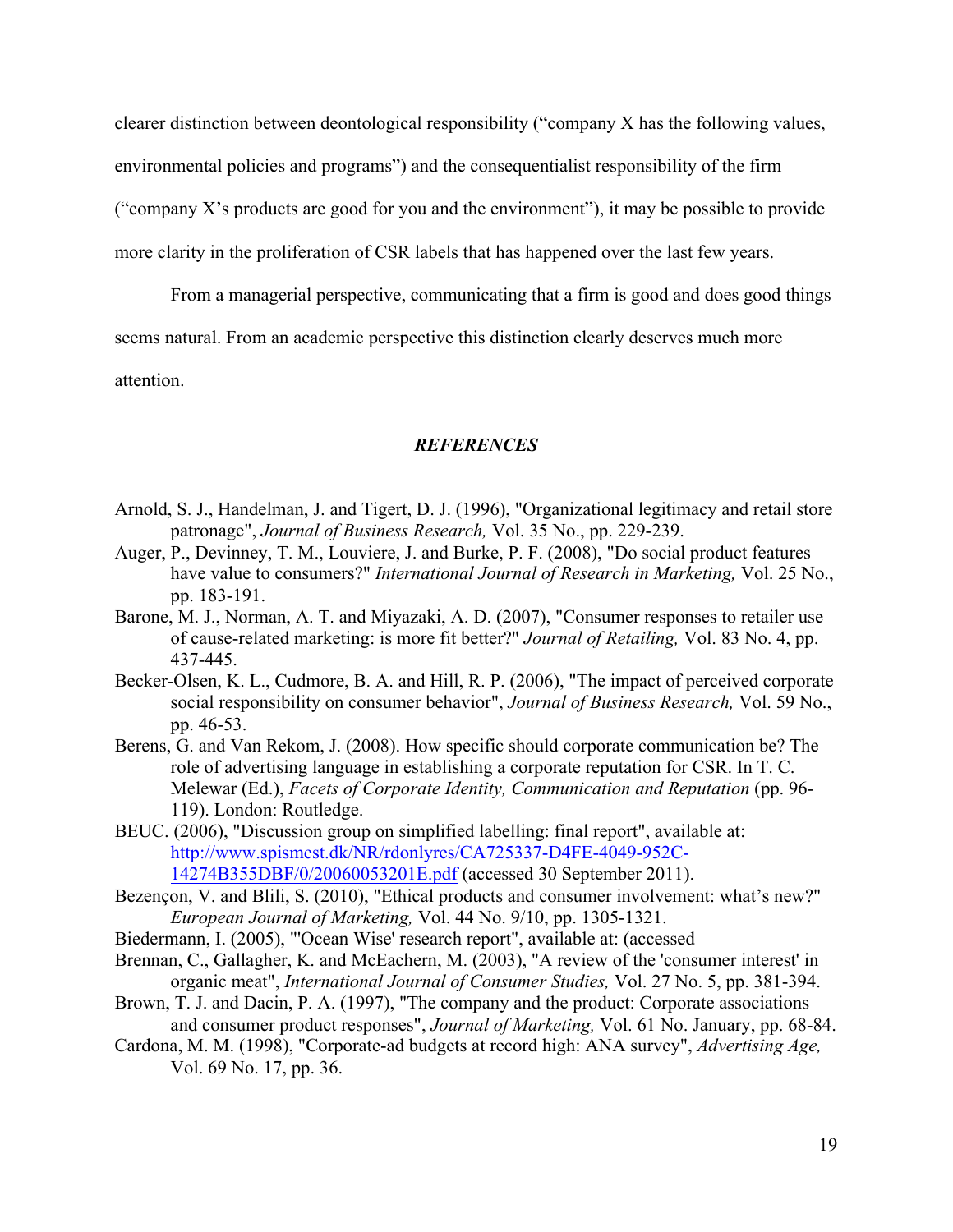- Carrigan, M. and Attalla, A. (2001), "The myth of the ethical consumer do ethics matter in purchase behaviour?" *Journal of Consumer Marketing,* Vol. 18 No. 7, pp. 560-577.
- Carrigan, M., Szmigin, I. and Wright, J. (2004), "Shopping for a better world? An interpretative study of the potential for ethical consumption within the older market", *Journal of Consumer Marketing,* Vol. 21 No. 6, pp. 401-417.
- Castaldo, S., Perrini, F., Misani, N. and Tencati, A. (2009), "The missing link between corporate social responsibility and consumer trust: the case of fair trade products", *Journal of Business Ethics,* Vol. 84 No., pp. 1-15.
- CCCBC. (2005), "The state of corporate citizenship in the U.S.: business perspectives in 2005", available at:

http://www.bcccc.net/index.cfm?fuseaction=document.showDocumentByID&nodeID=1 &DocumentID=854 (accessed 30 September 2011).

- CCCBC. (2009), "State of Corporate Citizenship 2009: Weathering the storm", available at: http://www.bcccc.net/index.cfm?fuseaction=Home.actUserLogin&nodeID=1 (accessed 30 September 2011).
- Chatzidakis, A., Hibbert, S. and Smith, A. P. (2007), "Why people don't take their concerns about fair trade to the supermarket: the role of neutralization", *Journal of Business Ethics,* Vol. 74 No., pp. 89-100.
- Chen, Y.-S. (2010), "The Drivers of Green Brand Equity: Green Brand Image, Green Satisfaction, and Green Trust", *Journal of Business Ethics,* Vol. 93 No., pp. 307–319.
- Cone. (2005), "Multi-year study finds 21% increase in Americans who say corporate support of social issues is important in building trust", available at: http://www.businesswire.com/news/home/20041208005724/en/Multi-Year-Study-Finds-21-Increase-Americans-Corporate (accessed 30 September 2011).
- Cornelissen, G., Pandelaere, M., Warlop, L. and Dewitte, S. (2008), "Positive cueing: promoting sustainable consumer behavior by cueing common environmental behaviors as environmental", *International Journal of Research in Marketing,* Vol. 25 No., pp. 46-55.
- Davis, J. J. (1994a), "Consumer response to corporate environmental advertising", *Journal of Consumer Marketing,* Vol. 11 No. 2, pp. 25-37.

Davis, J. J. (1994b), "Good ethics is good for business: Ethical attributions and response to environmental advertising", *Journal of Business Ethics,* Vol. 13 No., pp. 873-885.

- De Pelsmacker, P., Driesen, L. and Rayp, G. (2005), "Do consumers care about ethics? Willingness to pay for fair-trade coffee", *Journal of Consumer Affairs,* Vol. 39 No. 2, pp. 363-385.
- De Pelsmacker, P. and Janssens, W. (2007), "A model of fair trade buying behaviour: the role of perceived quantity and quality of information and of product-specific attributes", *Journal of Business Ethics,* Vol. 75 No., pp. 361-380.
- Dickson, M. A. (2001), "Utility of no sweat labels for apparel consumers: profiling label users and predicting their purchases", *Journal of Consumer Affairs,* Vol. 35 No. 1, pp. 96-119.
- Easterling, D., Kenworthy, A. and Nemzoff, R. (1996), "The greening of advertising: a twentyfive year look at environmental advertising", *Journal of Marketing Theory and Practice,*  Vol. 4 No. 1, pp. 20-34.
- Eisingerich, A. B., Rubera, G., Seifert, M. and Bhardwaj, G. (2011), "Doing Good and Doing Better despite Negative Information?: The Role of Corporate Social Responsibility in Consumer Resistance to Negative Information", *Journal of Service Research,* Vol. 14 No. 1, pp. 60-75.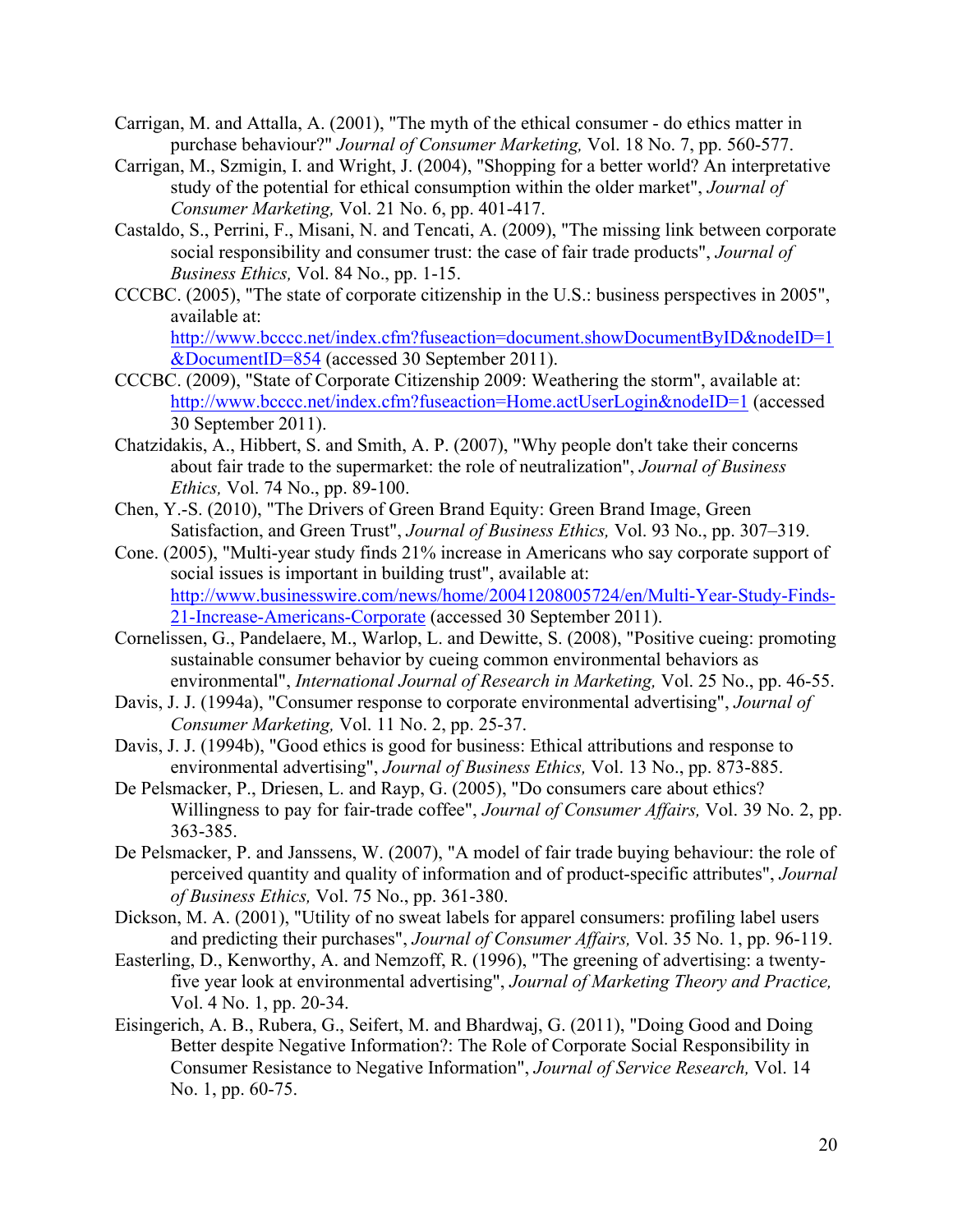- Ellen, P. S., Webb, D. J. and Mohr, L. A. (2006), "Building corporate associations: consumer attributions for corporate socially responsible programs", *Journal of the Academy of Marketing Science,* Vol. 34 No. 2, pp. 147-157.
- Folkes, V. S. and Kamins, M. A. (1999), "Effects of information about firms' ethical and unethical actions on consumers' attitudes", *Journal of Consumer Psychology,* Vol. 8 No. 3, pp. 243-259.
- FSA. (2005), "Quantitative Evaluation of Alternative Food Signposting Concepts", available at: http://www.food.gov.uk/multimedia/pdfs/signpostquanresearch.pdf (accessed 30 September 2011).
- Fulponi, L. (2006), "Final report on private standards and the shaping of the agro-food system", available at: http://www.olis.oecd.org/olis/2006doc.nsf/linkto/agr-ca-apm(2006)9-final (accessed 30 September 2011).
- Giovannucci, D. (2003), "The state of sustainable coffee: a study of twelve major markets", available at: (accessed
- Golding, K. and Peattie, K. (2005), "In search of a golden blend: perspectives on the marketing of fair trade coffee", *Sustainable Development,* Vol. 13 No., pp. 154-165.
- Grankvist, G., Dahlstrand, U. and Biel, A. (2004), "The impact of environmental labelling on consumer preference: negative vs. positive labels", *Journal of Consumer Policy,* Vol. 27 No., pp. 213-230.
- Grass, R. C., Bartges, D. W. and Piech, J. L. (1972), "Measuring corporate image ad effects", *Journal of Advertising Research,* Vol. 12 No. 6, pp. 15-22.
- Griskevicius, V., Tybur, J. M. and Van den Bergh, B. (2010), "Going Green to Be Seen: Status, Reputation, and Conspicuous Conservation", *Journal of Personality and Social Psychology,* Vol. 98 No. 3, pp. 392-404.
- Handelman, J. M. and Arnold, S. J. (1999), "The role of marketing actions with a social dimension: Appeals to the institutional environment", *Journal of Marketing,* Vol. 63 No. July, pp. 33-48.
- Keller, K. L. and Aaker, D. A. (1998), "The impact of corporate marketing on a company's brand extensions", *Corporate Reputation Review,* Vol. 1 No. 4, pp. 356-378.
- Klein, J. G., Smith, N. C. and John, A. (2004), "Why we boycott: Consumer motivations for boycott participation", *Journal of Marketing,* Vol. 68 No. July, pp. 92-109.
- Kozup, J. C., Creyer, E. H. and Burton, S. (2003), "Making healthful food choices: The influence of health claims and nutrition information on consumers' evaluations of packaged food products and restaurant menu items", *Journal of Marketing,* Vol. 67 No. April, pp. 19-34.
- Lafferty, B. A. (2007), "The relevance of fit in a cause-brand alliance when consumers evaluate corporate credibility", *Journal of Business Research,* Vol. 60 No., pp. 447-453.
- Lavack, A. M. and Kropp, F. (2003), "Consumer values and attitude toward cause-related marketing: a cross-cultural comparison", *Advances in Consumer Research,* Vol. 30 No., pp. 377-378.
- Lichtenstein, D. R., Drumwright, M. and Braig, B. M. (2004), "The effect of corporate social responsibility on customer donations to corporate-supported nonprofits", *Journal of Marketing,* Vol. 68 No. October, pp. 16-32.
- Loureiro, M. L., McCluskey, J. J. and Mittelhammer, R. C. (2002), "Will consumers pay a premium for eco-labeled apples?" *Journal of Consumer Affairs,* Vol. 36 No. 2, pp. 203- 219.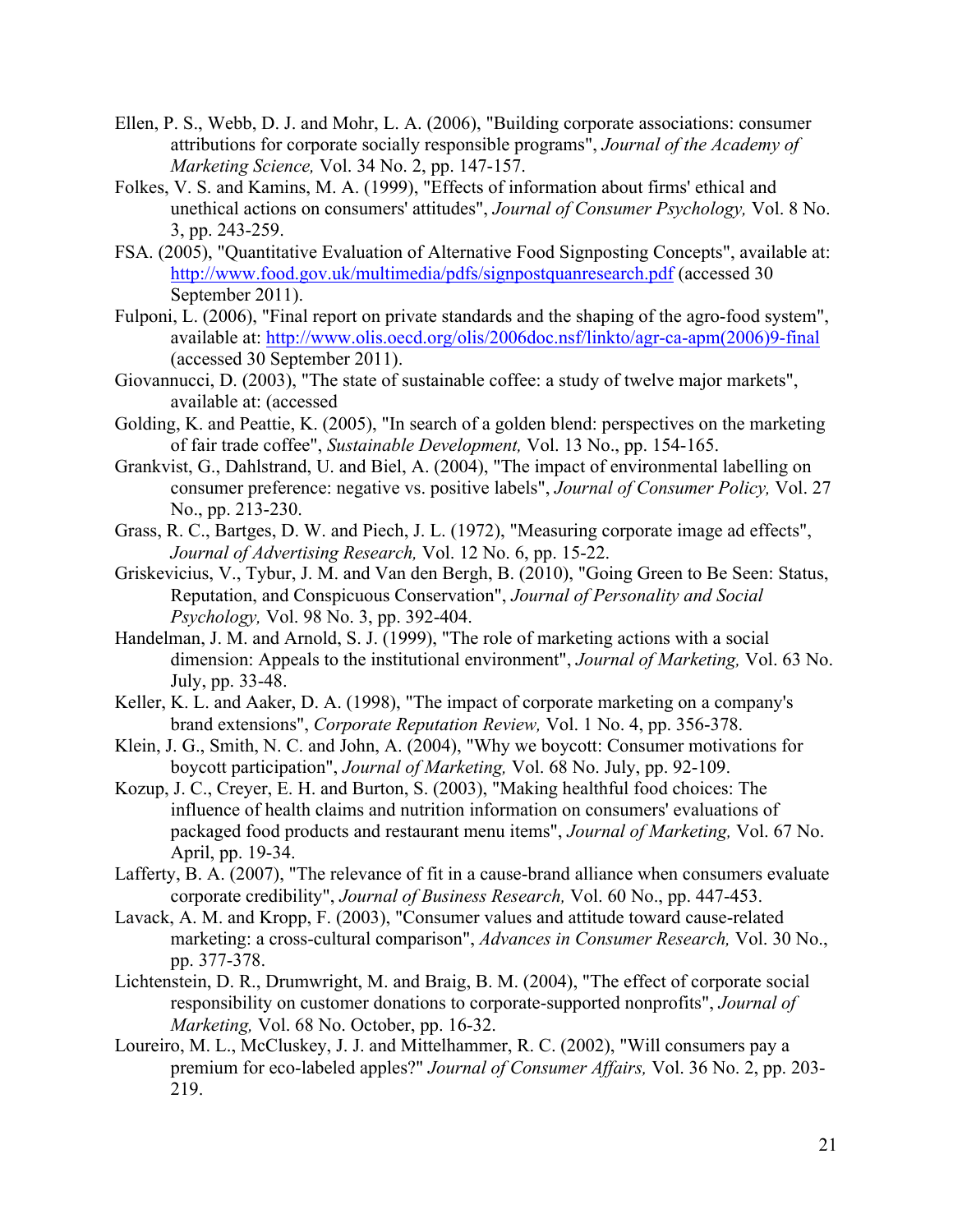- Madrigal, R. (2000). The role of corporate associations in new product evaluation. In S. J. Hoch & R. J. Meyer (Eds.), *Advances in Consumer Research* (Vol. 27, pp. 80-86). Provo, UT: Association for Consumer Research.
- Maronick, T. J. and Andrews, J. C. (1999), "The role of qualifying language on consumer perceptions of environmental claims", *Journal of Consumer Affairs,* Vol. 33 No. 2, pp. 297-320.
- Mayer, R. N., Scammon, D. L. and Zick, C. D. (1993), "Poisoning the well: do environmental claims strain consumer credulity?" *Advances in Consumer Research,* Vol. 20 No., pp. 698-703.
- Mohr, L. A., Eroglu, D. and Ellen, P. S. (1998), "The development and testing of a measure of skepticism toward environmental claims in marketers' communications", *Journal of Consumer Affairs,* Vol. 32 No. 1, pp. 30-55.
- Mohr, L. A. and Webb, D. J. (2005), "The effects of corporate social responsibility and price on consumer responses", *Journal of Consumer Affairs,* Vol. 39 No. 1, pp. 121-147.
- Mohr, L. A., Webb, D. J. and Harris, K. E. (2001), "Do consumers expect companies to be socially responsible? The impact of corporate social responsibility on buying behavior", *Journal of Consumer Affairs,* Vol. 35 No. 1, pp. 45-72.
- Murray, K. B. and Vogel, C. M. (1997), "Using a hierarchy-of-effects approach to gauge the effectiveness of corporate social responsibility to generate goodwill toward the firm: Financial versus nonfinancial impacts", *Journal of Business Research,* Vol. 38 No., pp. 141-159.
- Nan, X. and Heo, K. (2007), "Consumer responses to corporate social responsibility (CSR) initiatives", *Journal of Advertising,* Vol. 36 No. 2, pp. 63-74.
- Newell, S. J., Goldsmith, R. E. and Banzhaf, E. J. (1998), "The effect of misleading environmental claims on consumer perceptions of advertisements", *Journal of Marketing Theory and Practice,* Vol. 6 No. 2, pp. 48-60.
- Pomering, A. and Johnson, L. W. (2009), "Advertising corporate social responsibility initiatives to communicate corporate image: Inhibiting scepticism to enhance persuasion", *Corporate Communications: An International Journal,* Vol. 14 No. 4, pp. 420-439.
- Pracejus, J. W. and Olsen, G. D. (2004), "The role of brand/cause fit in the effectiveness of cause-related marketing campaigns", *Journal of Business Research,* Vol. 57 No., pp. 635-640.
- Roe, B., Teisl, M. F., Rong, H. and Levy, A. S. (2001), "Characteristics of consumer-preferred labeling policies: Experimental evidence from price and environmental disclosure for deregulated electricity services", *Journal of Consumer Affairs,* Vol. 35 No. 1, pp. 1-26.
- Rousu, M. C. and Corrigan, J. R. (2008), "Estimating the welfare loss to consumers when food labels do not adequately inform: an application to fair trade certification", *Journal of Agricultural & Food Industrial Organization,* Vol. 6 No., pp. Article 3.
- Rucker, D. D. and Petty, R. E. (2006), "Increasing the effectiveness of communications to consumers: recommendations based on elaboration likelihood and attitude certainty perspectives", *Journal of Public Policy & Marketing,* Vol. 25 No. 1, pp. 39-52.
- Schaefer, A. and Crane, A. (2005), "Addressing sustainability and consumption", *Journal of Macromarketing,* Vol. 25 No. 1, pp. 76-92.
- Schumann, D. W., Hathcote, J. M. and West, S. (1991), "Corporate advertising in America: A review of published studies on use, measurement, and effectiveness", *Journal of Advertising,* Vol. 20 No. 3, pp. 35-56.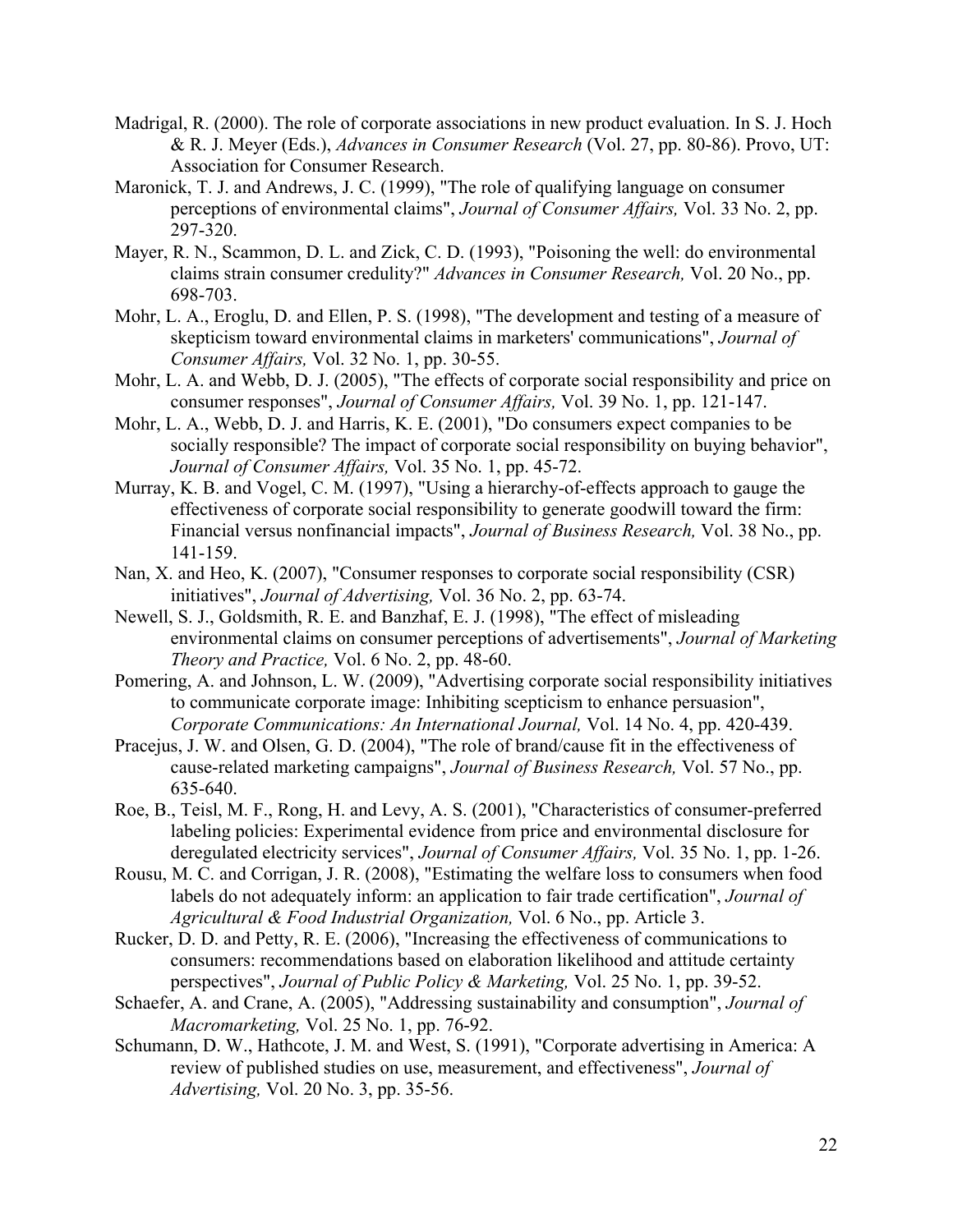- Sen, S. and Bhattacharya, C. B. (2001), "Does doing good always lead to doing better? Consumer reactions to corporate social responsibility", *Journal of Marketing Research,*  Vol. 38 No. May, pp. 225-243.
- Sen, S., Bhattacharya, C. B. and Korschun, D. (2006), "The role of corporate social responsibility in strengthening multiple stakeholder relationships: a field experiment", *Journal of the Academy of Marketing Science,* Vol. 34 No. 2, pp. 158-166.
- Sen, S., Gürhan-Canli, Z. and Morwitz, V. (2001), "Withholding consumption: A social dilemma perspective on consumer boycotts", *Journal of Consumer Research,* Vol. 28 No. December, pp. 399-417.
- Shaw, D. and Clarke, I. (1999), "Belief formation in ethical consumer groups: an exploratory study", *Marketing Intelligence & Planning,* Vol. 17 No. 2, pp. 109-119.
- Shaw, D., Hogg, G., Wilson, E., Shui, E. and Hassan, L. (2006), "Fashion victim: the impact of fair trade concerns on clothing choice", *Journal of Strategic Marketing,* Vol. 14 No. December, pp. 427-440.
- Sheinin, D. A. and Biehal, G. J. (1999), "Corporate advertising pass-through onto the brand: Some experimental evidence", *Marketing Letters,* Vol. 10 No. February, pp. 63-74.
- Sparks, P. and Shepherd, R. (1992), "Self-identity and the theory of planned behavior: assessing the role of identification with "green consumerism"", *Social Psychology Quarterly,* Vol. 55 No. 4, pp. 388-399.
- Strahilevitz, M. (2003), "The effects of prior impressions of a firm's ethics on the success of a cause-related marketing campaign: Do the good look better while the bad look worse?" *Journal of Nonprofit & Public Sector Marketing,* Vol. 11 No. 1, pp. 77-92.
- Swaen, V., Vanhamme, J. and Berens, G. (2008). *The boomerang effect of CSR promotion campaigns during CSR crises.* Unpublished Working paper, Rotterdam School of Management, Erasmus University.
- Szmigin, I., Carrigan, M. and O'Loughlin, D. (2007), "Integrating ethical brands into our consumption lives", *Journal of Brand Management,* Vol. 14 No. 5, pp. 396-409.
- Teisl, M. F., Rubin, J. and Noblet, C. L. (2008), "Non-dirty dancing? Interactions between ecolabels and consumers", *Journal of Economic Psychology,* Vol. 29 No., pp. 140-159.
- Torjussen, H., Lieblein, G., Wandel, M. and Francis, C. A. (2001), "Food system orientation and quality perception among consumers and producers of organic food in Hedmark County, Norway", *Food Quality and Preference,* Vol. 12 No., pp. 207-216.
- Van Doorn, J. and Verhoef, P. C. (2011), "Willingness to pay for organic products: Differences between virtue and vice foods", *International Journal of Research in Marketing,* Vol. 28 No., pp. 167–180.
- Wagner, T., Lutz, R. J. and A.Weitz, B. (2009), "Corporate Hypocrisy: Overcoming the Threat of Inconsistent Corporate Social Responsibility Perceptions", *Journal of Marketing,* Vol. 73 No. November, pp. 77-91.
- Webb, D. J. and Mohr, L. A. (1998), "A typology of consumer responses to cause-related marketing: from skeptics to socially concerned", *Journal of Public Policy & Marketing,*  Vol. 17 No. 2, pp. 226-238.
- Winters, L. C. (1988), "Does it pay to advertise to hostile audiences with corporate advertising?" *Journal of Advertising Research,* Vol. 28 No. June/July, pp. 11-18.
- Witkowski, T. H. (2005), "Fair trade marketing: an alternative system for globalization and development", *Journal of Marketing Theory and Practice,* Vol. 13 No. 4, pp. 22-33.